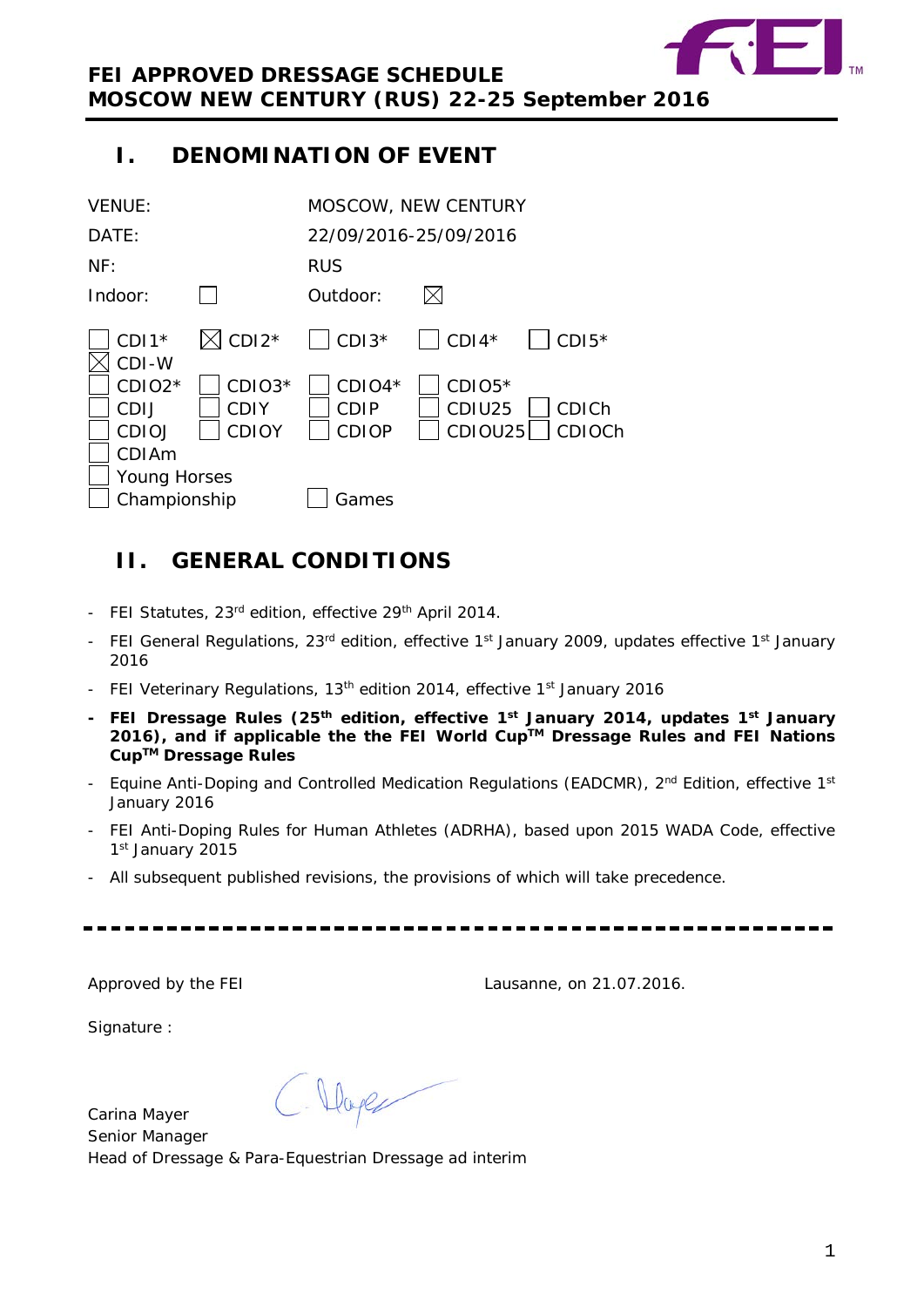

## **TABLE OF CONTENTS**

| $\mathbf{I}$ . |                                                                         |                                                                 |
|----------------|-------------------------------------------------------------------------|-----------------------------------------------------------------|
| $\Pi$ .        |                                                                         |                                                                 |
| III.           |                                                                         | THE FEI CODE OF CONDUCT FOR THE WELFARE OF THE HORSE  4         |
| IV.            | 1.<br>2.<br>3.                                                          |                                                                 |
| $V_{\cdot}$    |                                                                         |                                                                 |
| VI.            | 1.<br>2.<br>3.<br>$\overline{4}$ .<br>5.<br>6.<br>7.<br>8.<br>9.<br>10. | SCORING/TIMING PROVIDER - AVERAGE SCORE and OPEN SCORING  10    |
| VII.           | 1.<br>2.                                                                | 11<br>ENTRY RIGHT TO SHOWGROUNDS/ACCREDITED PERSONS11           |
|                | 1.<br>2.<br>3.                                                          | ADDITIONAL FEES/CHARGES BY ORGANISING COMMITTEE:  12            |
| IX.            | 1.<br>2.<br>3.<br>4.<br>5.                                              | LOCAL TRANSPORTATION - ARRANGEMENTS FROM HOTEL TO SHOWGROUNDS14 |
| Х.             |                                                                         |                                                                 |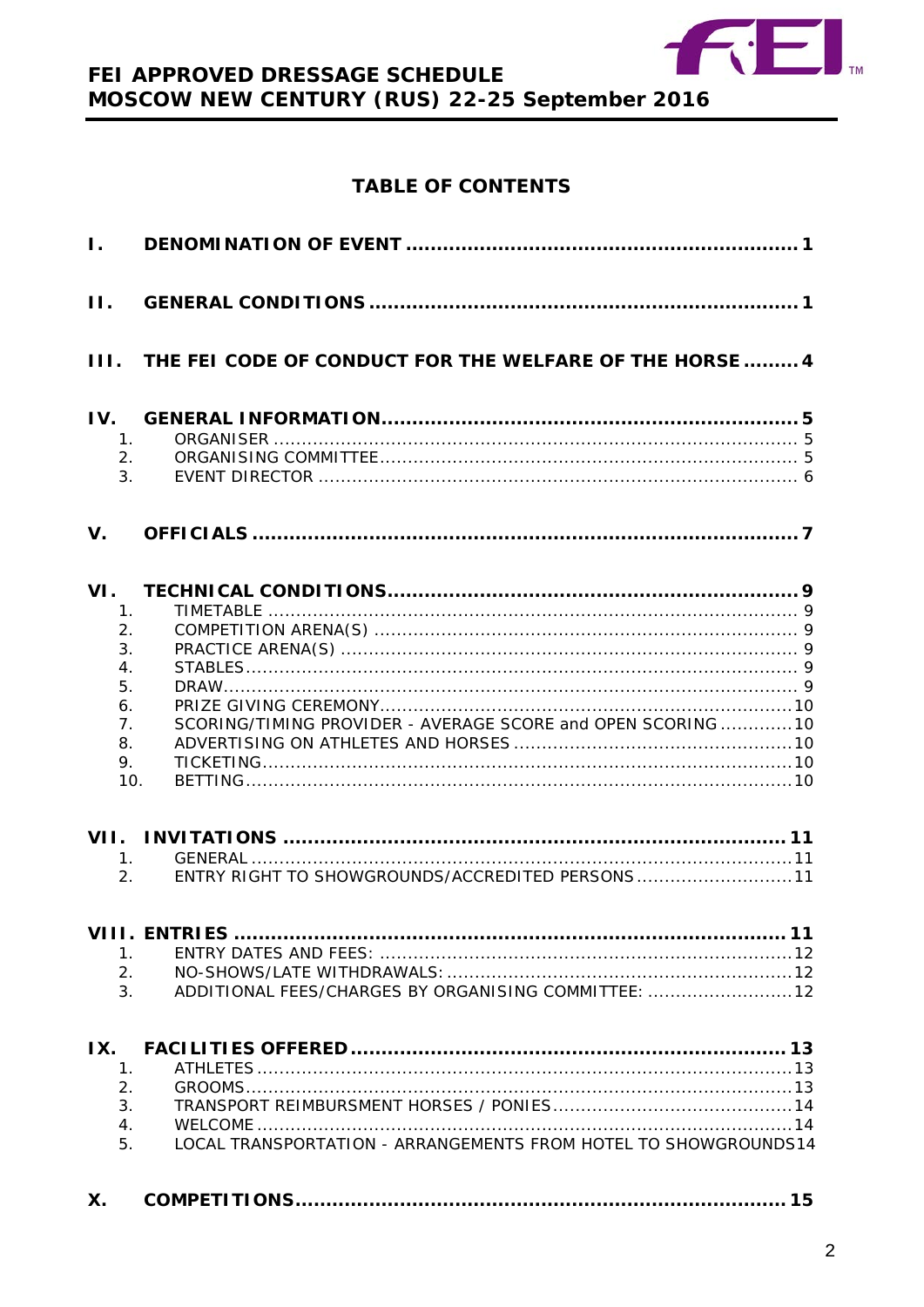

| XI.                  |                                                        |  |
|----------------------|--------------------------------------------------------|--|
| 1 <sub>1</sub>       |                                                        |  |
| 2.                   |                                                        |  |
| 3 <sub>1</sub>       |                                                        |  |
| 4.                   |                                                        |  |
| 5.                   |                                                        |  |
| 6.                   |                                                        |  |
| 7 <sub>1</sub>       |                                                        |  |
| 8.                   | EQUINE ANTI-DOPING AND CONTROLLED MEDICATION PROGRAMME |  |
|                      |                                                        |  |
|                      |                                                        |  |
|                      |                                                        |  |
| $\mathbf{1}$ .       |                                                        |  |
| 2.<br>3 <sub>1</sub> |                                                        |  |
| 4.                   |                                                        |  |
| 5.                   |                                                        |  |
|                      |                                                        |  |
|                      |                                                        |  |
|                      | 1 <sup>1</sup>                                         |  |
|                      |                                                        |  |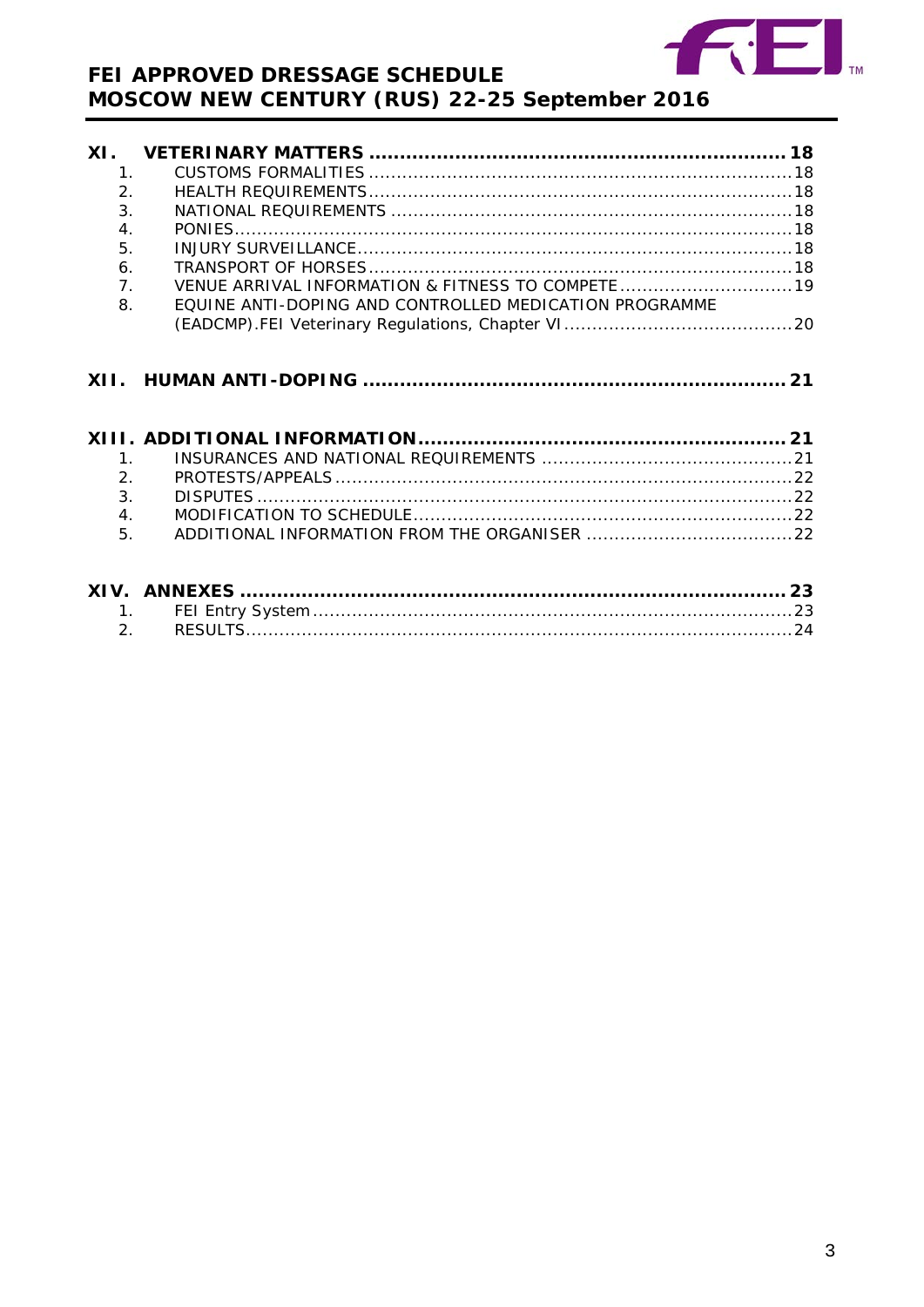

# <span id="page-3-0"></span>**III. THE FEI CODE OF CONDUCT FOR THE WELFARE OF THE HORSE**

The Fédération Equestre Internationale (FEI) expects all those involved in international equestrian sport to adhere to the FEI's Code of Conduct and to acknowledge and accept that at all times the welfare of the horse must be paramount and must never be subordinated to competitive or commercial influences.

- 1. At all stages during the preparation and training of competition horses, welfare must take precedence over all other demands. This includes good horse management, training methods, farriery and tack, and transportation.
- 2. Horses and athletes must be fit, competent and in good health before they are allowed to compete. This encompasses medication use, surgical procedures that threaten welfare or safety, pregnancy in mares and the misuse of aids.
- 3. Events must not prejudice horse welfare. This involves paying careful attention to the competition areas, ground surfaces, weather conditions, stabling, site safety and fitness of the horse for onward travel after the event.
- 4. Every effort must be made to ensure that horses receive proper attention after they have competed and that they are treated humanely when their competition careers are over. This covers proper veterinary care, competition injuries, euthanasia and retirement.
- <span id="page-3-1"></span>5. The FEI urges all involved with the sport to attain the highest levels of education in their areas of expertise.

A full copy of this Code can be obtained from the Fédération Equestre Internationale, Chemin de la Joliette 8, CH-1006 Lausanne, Switzerland. Telephone: +41 21 310 47 47. The Code is available in English. The Code is also available on the FEI's website: [www.fei.org.](http://www.fei.org/)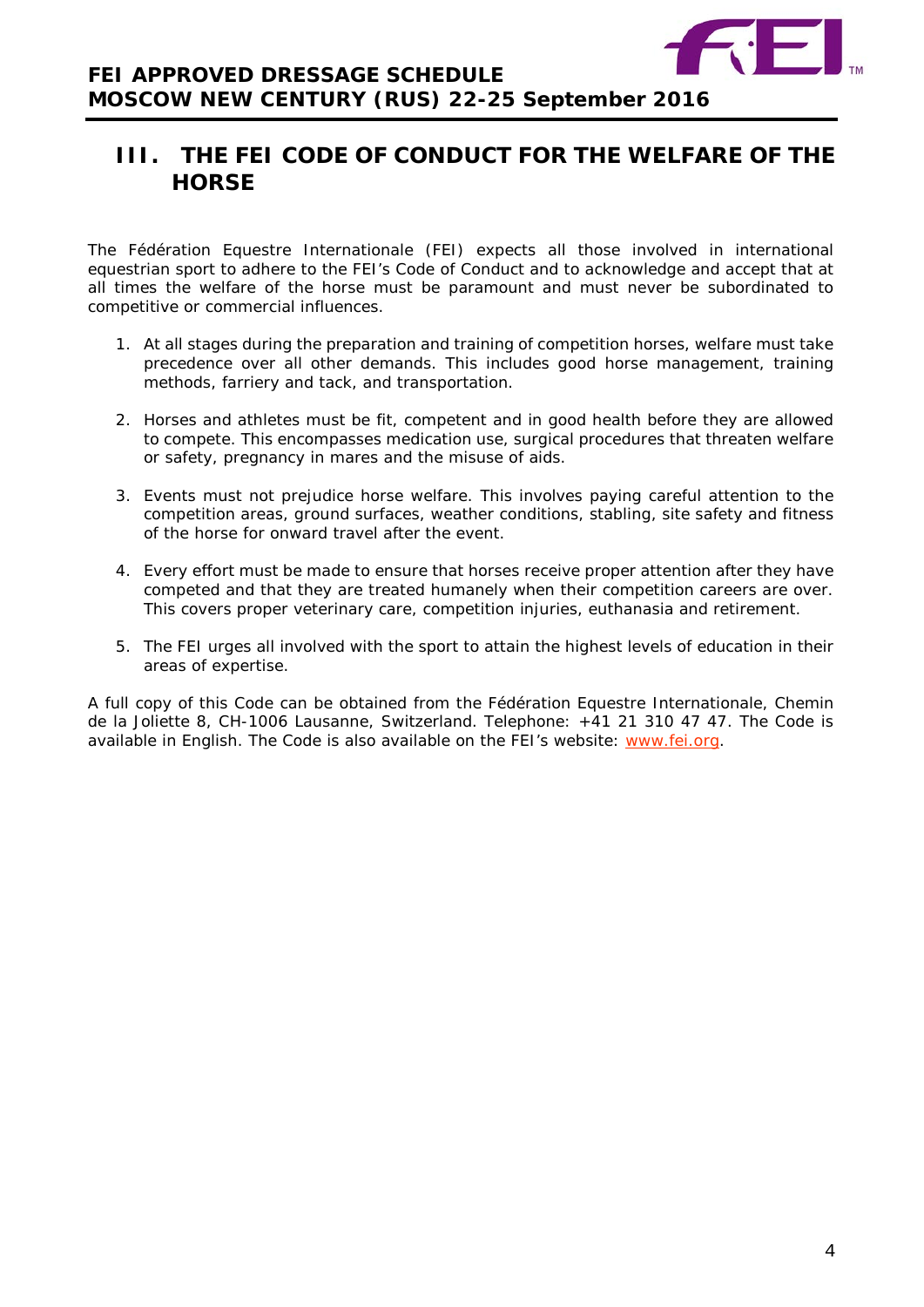

# **IV. GENERAL INFORMATION**

## <span id="page-4-0"></span>**1.ORGANISER**

| Name:      | Equestrian Club "New Century"                                                            |
|------------|------------------------------------------------------------------------------------------|
| Address:   | 143421, Russia, Moscow region, Krasnogorsk distr., Nikolo-<br>Uruypino, EC "New Century" |
| Telephone: | +7 967 088 86 10                                                                         |
| Fax:       | +7 495 994 84 69                                                                         |
| Email:     | ksk@newcentury.ru                                                                        |
| Website:   | www.newcentury.ru                                                                        |

## Contact Details Show Ground:

| Address:                              | 143421, Russia, Moscow region, Krasnogorsk distr., Nikolo-<br>Uruypino, EC "New Century" |  |  |
|---------------------------------------|------------------------------------------------------------------------------------------|--|--|
| Telephone:<br><b>GPS Coordinates:</b> | +7 967 088 86 10<br>55.75687' E37.6151'                                                  |  |  |

## Accessibility details (directions by road, nearest airport / train station):



## <span id="page-4-1"></span>**2.ORGANISING COMMITTEE**

| Honorary President:     | TRC.                 |
|-------------------------|----------------------|
| President of the event: | Mr. Anatoly Merkulov |
| <b>Show Secretary:</b>  | Ms. Oksana Sannikova |
| Press Officer:          | TBC.                 |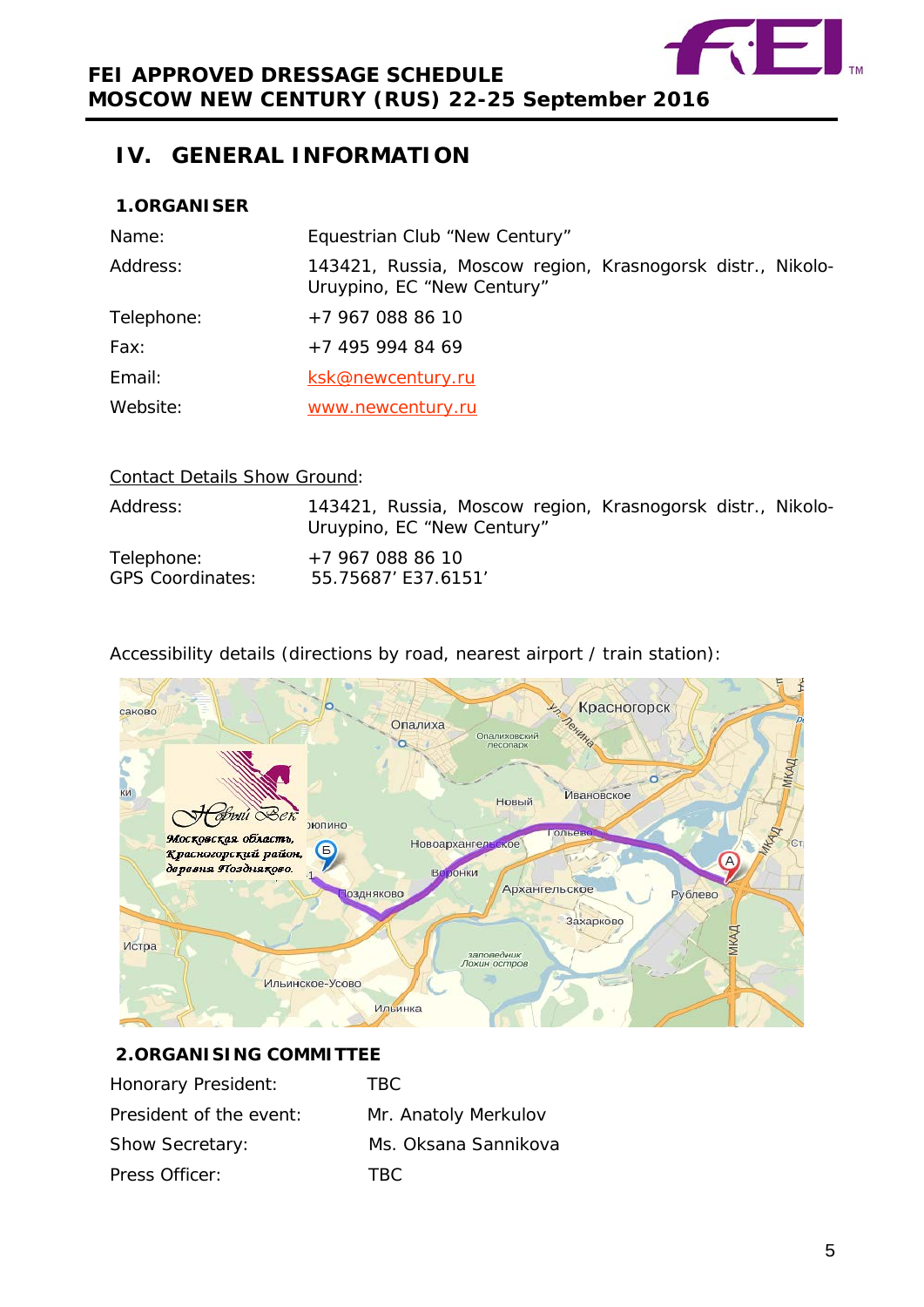

## <span id="page-5-0"></span>**3.EVENT DIRECTOR**

| Name:      | Mr. Pavel Smagin                                                                         |
|------------|------------------------------------------------------------------------------------------|
| Address:   | 143421, Russia, Moscow region, Krasnogorsk distr., Nikolo-<br>Uruypino, EC "New Century" |
| Telephone: | +7 903 207 95 00                                                                         |
| Email:     | pavel-smagin@yandex.ru                                                                   |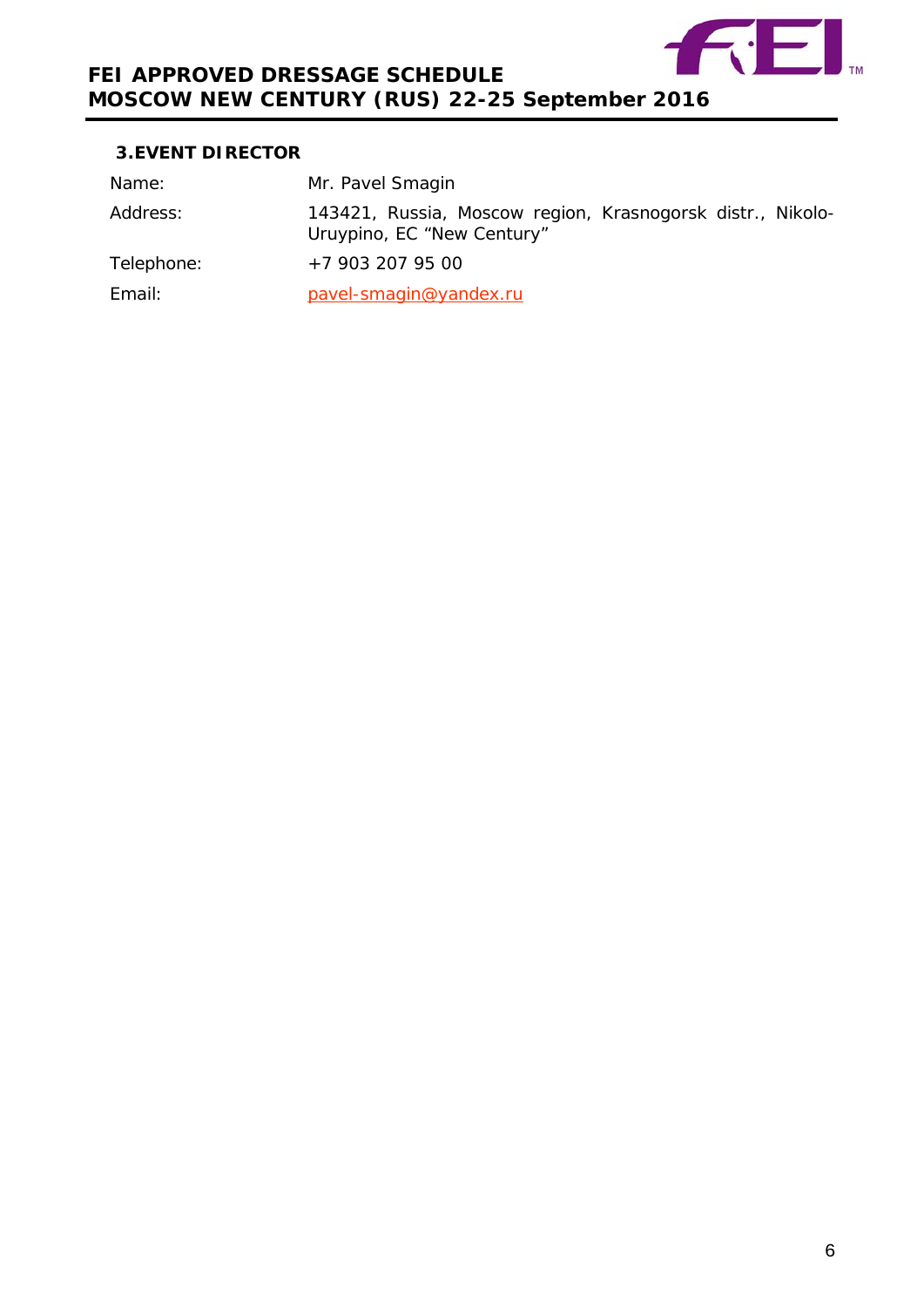

# **V. OFFICIALS**

<span id="page-6-0"></span>

| Ref.           | Panel                         | <b>Function</b>                    | <b>FEI ID</b> | <b>Name</b>              | <b>NF</b>  | Level          | <b>Contact Email</b><br><b>Contact Phone</b> |
|----------------|-------------------------------|------------------------------------|---------------|--------------------------|------------|----------------|----------------------------------------------|
|                |                               | Ground Jury President              | 10053127      | Ms. MAKNAMI Irina        | <b>RUS</b> | $4*$           |                                              |
|                |                               | Ground Jury Member                 | 10050641      | Ms. BAARUP Susanne       | <b>DEN</b> | $5*$           |                                              |
|                |                               | Ground Jury Member                 | 10050286      | Mr. SVALLING Gustav      | <b>SWE</b> | $5^{\,*}$      |                                              |
|                |                               | Ground Jury Member                 | 10049322      | Mr. GARDNER Andrew Ralph | <b>GBR</b> | $5*$           |                                              |
|                | Ground Jury                   | Ground Jury Member                 | 10049292      | Mr. ENGEL Peter          | <b>GER</b> | $4*$           |                                              |
|                |                               | <b>Ground Jury Member</b>          | 10051974      | Ms. EBERT Elke           | <b>GER</b> | $4^{\star}$    |                                              |
|                |                               | Ground Jury Member CDI2*           | 10052228      | Ms. SOBOLEVA Olga        | <b>RUS</b> | $3*$           |                                              |
|                |                               | Ground Jury Member CDI2*           | 10131327      | Ms. VARLAMOVA Elena      | <b>RUS</b> | <b>NAT</b>     |                                              |
|                |                               | Ground Jury Member CDI2*           | 10131328      | Ms. SOKOLOVA Olga        | <b>RUS</b> | <b>NAT</b>     |                                              |
| $\overline{2}$ | Foreign Judge                 | Foreign Judge                      | 10050641      | Ms. BAARUP Susanne       | <b>DEN</b> | $5*$           |                                              |
| 3              | Foreign Technical<br>Delegate | Foreign Technical Delegate         |               |                          |            |                |                                              |
|                | <b>Appeal Committee</b>       | Appeal Committee President         |               |                          |            |                |                                              |
| 4              |                               | Appeal Committee Member            |               |                          |            |                |                                              |
|                |                               | Appeal Committee Member            |               |                          |            |                |                                              |
| 5              | <b>Chief Steward</b>          | Chief Steward                      | 10053829      | Ms. GURYANOVA Galina     | <b>RUS</b> | $\overline{2}$ |                                              |
|                |                               | <b>Assistant Steward</b>           | 10108878      | Ms. NADZHARYAN Natalya   | <b>RUS</b> | 1              |                                              |
| 6              | <b>Assistant Stewards</b>     | <b>Assistant Steward</b>           | 10108808      | Ms. RATUNOVA Olga        | <b>RUS</b> | $\mathbf{1}$   |                                              |
|                |                               | <b>Assistant Steward</b>           | 10111979      | Mr. RATUNOV Konstantin   | <b>RUS</b> | $\mathbf{1}$   |                                              |
|                |                               | <b>Assistant Steward</b>           | 10053351      | Ms. ARALOVA Galina       | <b>RUS</b> | 1              |                                              |
|                | FEI Veterinary Delegate       | Veterinary Delegate                | 10050368      | Mr. GOROVOY Eugeny       | <b>RUS</b> |                |                                              |
| 7              |                               | Veterinary Commission<br>President |               |                          |            |                |                                              |
|                | FEI Veterinary<br>Commission  | Foreign Veterinary Delegate        |               |                          |            |                |                                              |
|                |                               | Veterinary Commission<br>Member    |               |                          |            |                |                                              |
| 8              |                               | Veterinary Services Manager        |               |                          |            |                |                                              |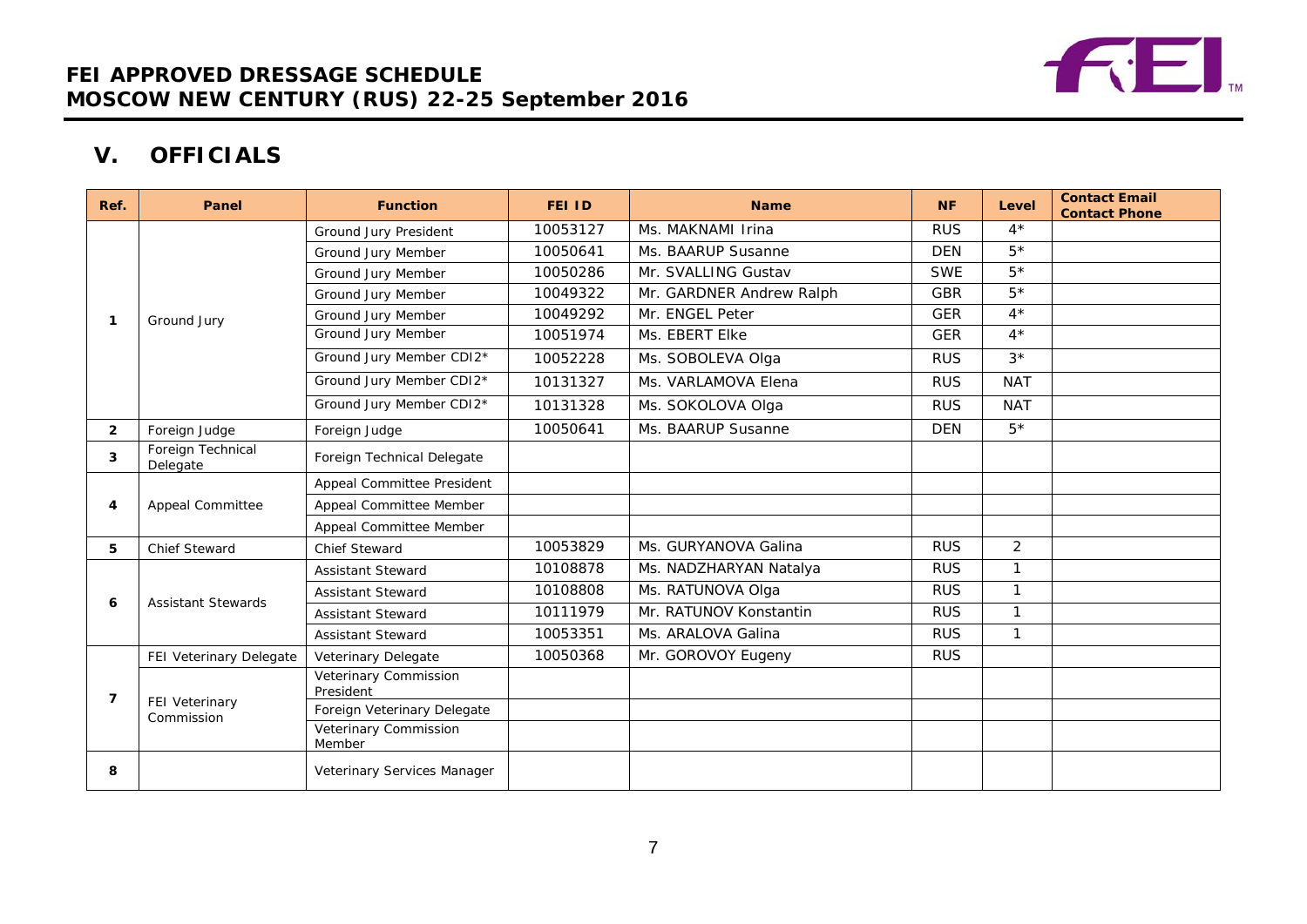

|          | VSM Veterinary<br>Services Manager /<br><b>Treating Veterinarian</b><br>/ 24h VSM | Treating Veterinarian       | 10124929 | Mrs. KOROSTELEVA Liliya | <b>RUS</b> |  |
|----------|-----------------------------------------------------------------------------------|-----------------------------|----------|-------------------------|------------|--|
| $\Omega$ | Doctor/Medical Service                                                            | Doctor/Medical Service      |          |                         |            |  |
| 10       | Farrier                                                                           | Farrier                     |          | Mr. GILFER Evgeny       | <b>RUS</b> |  |
| 11       | NF Delegate                                                                       | NF Delegate (if applicable) |          |                         |            |  |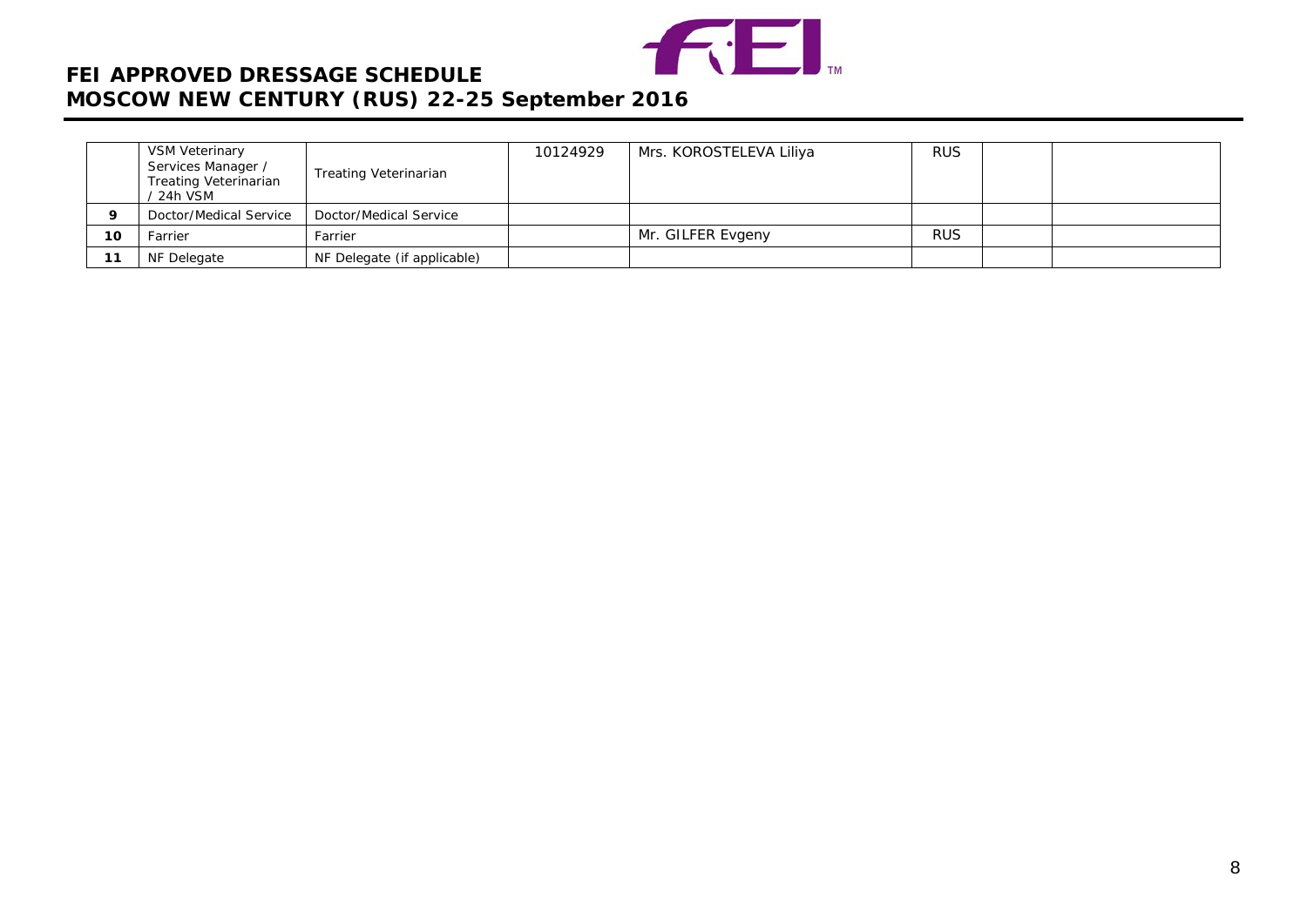

# <span id="page-8-0"></span>**VI. TECHNICAL CONDITIONS**

## <span id="page-8-1"></span>**1.TIMETABLE**

*(to be provided per category/level if multiple events)*

|                                   | Day       | Date       | Time                              |
|-----------------------------------|-----------|------------|-----------------------------------|
| • Opening of stables:             | Wednesday | 21.09.2016 | 12:00 AM                          |
| Horse Inspection:                 |           |            |                                   |
| $\bullet$ CDI2*                   | Thursday  | 22.09.2016 | 15:00 PM                          |
| $\bullet$ CDI-W                   | Thursday  | 22.09.2016 | Following                         |
| <u>Draw:</u>                      |           |            |                                   |
| • Competition $N^{\circ}$ 1,2,3   | Thursday  | 22.09.2016 | Following the<br>Horse Inspection |
| • Competition $N^{\circ}$ 4,5     | Saturday  | 24.09.2016 | 18:00 PM                          |
| Competitions:                     |           |            |                                   |
| Nº 1 Prix St-Georges              | Friday    | 23.09.2016 | 09:00 AM                          |
| $N^{o}$ 2<br>Intermediate I       | Saturday  | 24.09.2016 | 09:00 AM                          |
| Nº 3 Grand Prix                   | Saturday  | 24.09.2016 | Following                         |
| Nº 4 FEI Intermediate I Freestyle | Sunday    | 25.09.2016 | 09:00 AM                          |
| Nº 5 FEI Grand Prix Freestyle     | Sunday    | 25.09.2016 | Following                         |

## <span id="page-8-2"></span>**2.COMPETITION ARENA(S)**

Total dimensions : 80x90 Type of Footing: sand and geo-textile (Competition arena - dimensions: 20 x 60 m)

## <span id="page-8-3"></span>**3.PRACTICE ARENA(S)**

| Dimensions:      | 20x60                                       |
|------------------|---------------------------------------------|
| Type of Footing: | sand and geo-textile                        |
|                  | (Competition arena - dimensions: 20 x 60 m) |

## <span id="page-8-4"></span>**4.STABLES**

Size of boxes  $3 m x 3 m$  (minimum  $3m x 3m + 20\% 3m x 4m$ )

## <span id="page-8-5"></span>**5.DRAW**

Location of the draw: At the show Office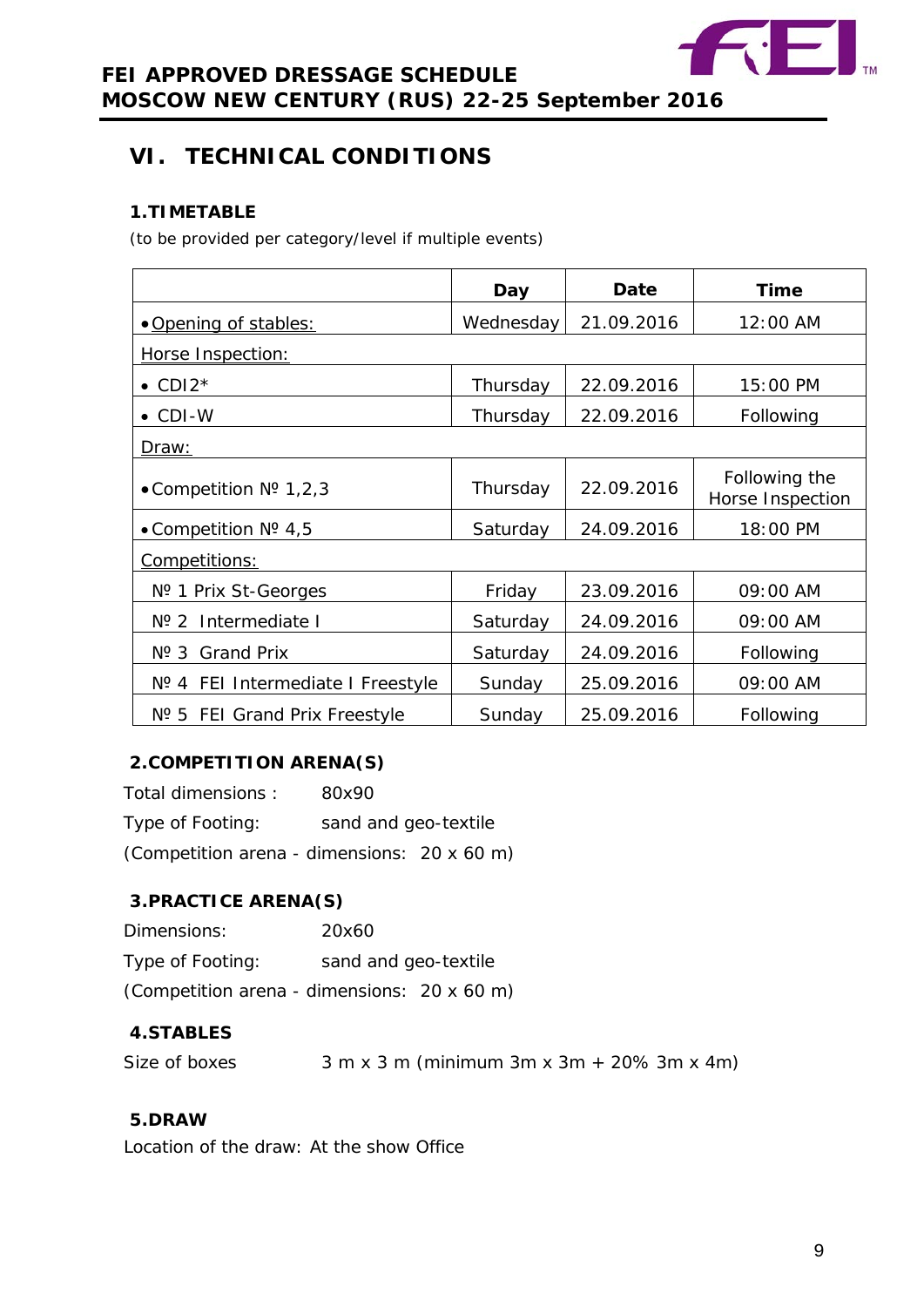

## <span id="page-9-0"></span>**6.PRIZE GIVING CEREMONY**

The number of athletes required to present themselves for the prize-giving ceremony of each competition is 5 for all classes. All Athletes have to attend the prize giving ceremony on a horse.

## <span id="page-9-1"></span>**7.SCORING/TIMING PROVIDER - AVERAGE SCORE and OPEN SCORING**

Name of the company: no

Name contact person: ho Contact email: no

The FEI may require to be provided with real time results data feed of your events according to FEI requirements; in this case you and your provider will be informed accordingly.

Average Score and Open Scoring: Yes  $\Box$  No  $\boxtimes$ 

## <span id="page-9-2"></span>**8.ADVERTISING ON ATHLETES AND HORSES**

The athletes are authorised  $\boxtimes$  not authorised  $\Box$  to carry the logo of their personal sponsor. The Chief Steward will check that the advertising and publicity on athletes and horses complies with Article 135 of the General Regulations.

## <span id="page-9-3"></span>**9.TICKETING**

Are you selling ticket for spectator to attend your event: Yes  $\Box$  No  $\boxtimes$ 

Name of your ticketing provider:

Web address to buy ticket:

## <span id="page-9-4"></span>**10. BETTING**

Betting will be authorised by the Organiser. Yes  $\Box$  No  $\boxtimes$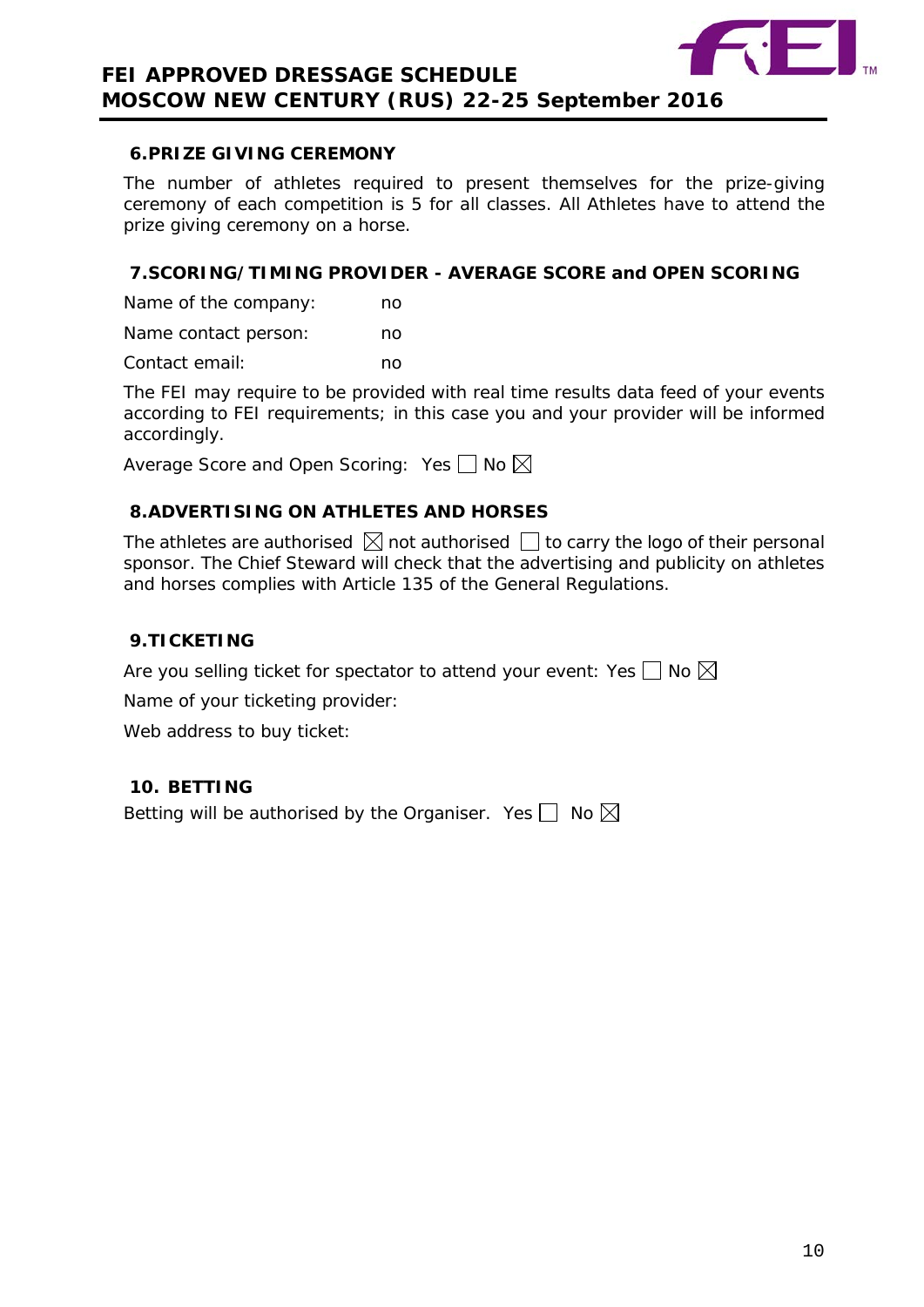

# <span id="page-10-0"></span>**VII. INVITATIONS**

## <span id="page-10-1"></span>**1.GENERAL**

Number of NFs invited: not limited and limited in the not limited in the not limited in the not limited in the not limited in the not limited in the not limited in the not limited in the normal state in the normal state in State which NFs are invited:  $BLR$ , BLR, BUL, CZE, EST, FIN, HUN, KAZ, KGZ, LAT, LTU, MDA, NED, POL, ROU, SLO, TKM, UKR, UZB Reserve NFs: AUT, BEL, DEN, ESP, FRA, GBR, GRE, NOR, SRB, SUI, SVK, SWE, TUR, and all NFs, having riders, interested in competing at our show Total Number of athletes: Communication open Number of home athletes: 25 Number of athletes per NF: not limited Number of horses per athlete: 2

Athletes are invited by the Organiser through their NF.

One (1) groom per athlete.

OC has the right to maximize the number of home athletes. According to Dressage Rules Art 423.

## <span id="page-10-2"></span>**2.ENTRY RIGHT TO SHOWGROUNDS/ACCREDITED PERSONS**

Entry right to the stable area acc. to FEI Veterinary Regulations Art. 1023 VI.

#### NUMBER ACCREDITED PERSONS:

| Athlete: | 1 per horse                                                          |
|----------|----------------------------------------------------------------------|
| Partner: | 1 per horse                                                          |
| Groom:   | 1 per horse                                                          |
|          | Horse Owner: 2 two (2) accreditations per horse acc. to FEI Passport |

## <span id="page-10-3"></span>**VIII. ENTRIES**

## **IMPORTANT**

- You must use the FEI Entry System for all categories of this Event: [https://entry.fei.org](https://entry.fei.org/)
- You will find additional documentation on: <http://www.fei.org/fei/your-role/nfs/entry-system-dressage>
- All Athletes and Horses participating in any International Competition must be registered with the FEI.
- Athletes and/or Horses present at the Event without having been entered through the FEI's Online Entry System will automatically be disqualified unless compelling circumstances warrant otherwise.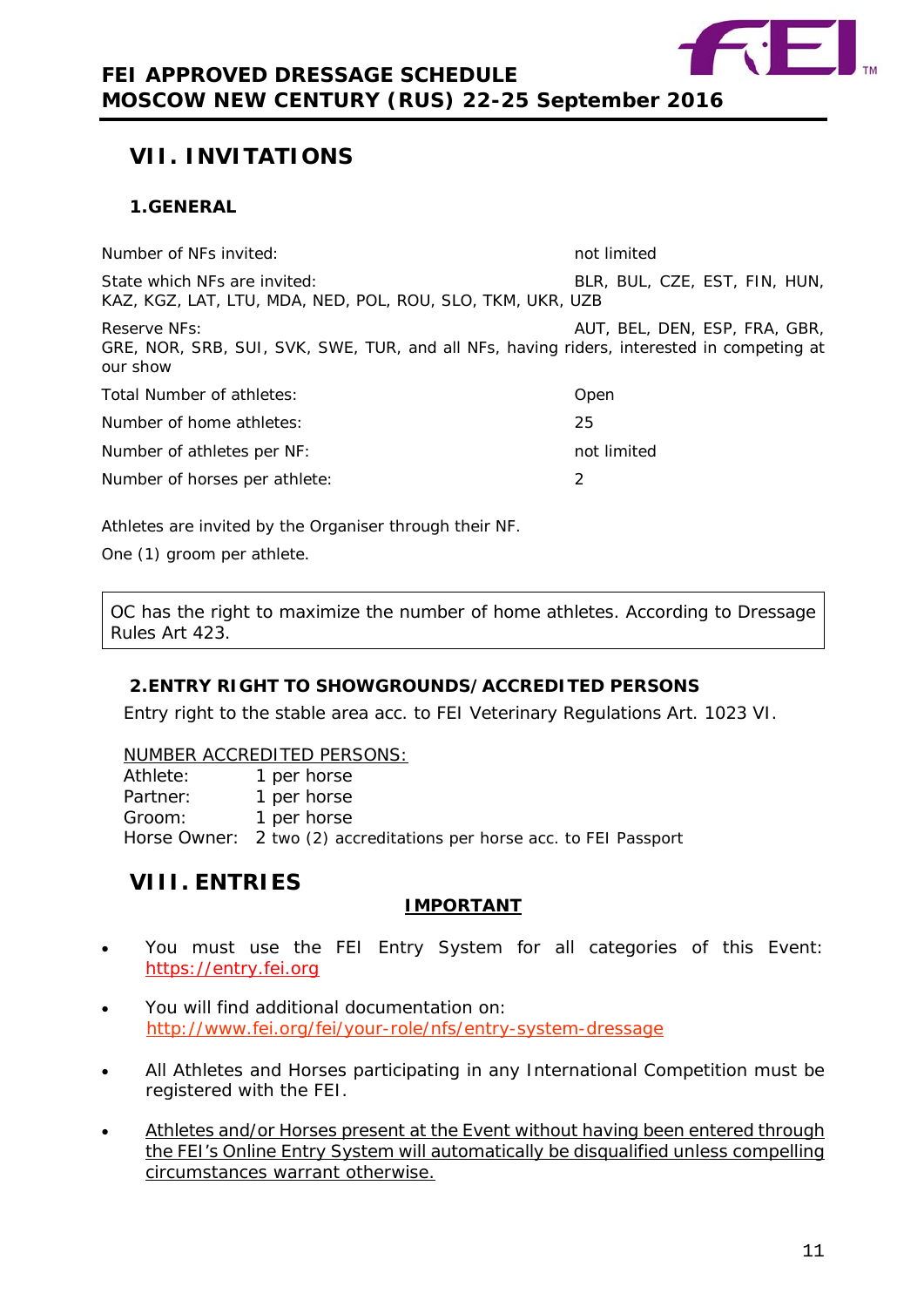

## <span id="page-11-0"></span>**1.ENTRY DATES AND FEES:**

#### **Deadlines for entries**

Definite Entries: 05/09/2016

Last date for substitutions: 22/09/2016 (2 hours prior to the horse inspection)

Entries have to be in accordance with art 423 of the Dressage Rules and art 116 of the General Regulations.

**IMPORTANT:** Please note that all accepted entries will be publicly available on the FEI Website 5 days before the beginning of the Event.

| Total fee per horse:                    | 350 EUR + 30 EUR (Stabling per day). |
|-----------------------------------------|--------------------------------------|
| VAT:                                    | N/A                                  |
| Starting fee per horse (if any): no     |                                      |
| Stabling fee per horse (if any): 30 EUR |                                      |
| Entry fee per horse:                    | 350 Euro (VAT excluded)              |

## <span id="page-11-1"></span>**2.NO-SHOWS/LATE WITHDRAWALS:**

**NB :** In the case of withdrawals after the date of definite entries or no-shows the athlete or the respective NF will be held liable to reimburse the Organiser for the actual financial loss incurred by the Organiser (i.e. stabling and hotel expenses) as a result of the late withdrawal or noshow.

Amount charged: 350 Euro

## <span id="page-11-2"></span>**3.ADDITIONAL FEES/CHARGES BY ORGANISING COMMITTEE:**

All additional fees must be listed hereunder with the details of the amounts to be charged and approved by the FEI. Only fees approved by the FEI and listed in the approved Schedule can be charged by the Organiser.

EADCMP Fee (Please refer to section XI. 8.1 of the schedule):

| Included in entry fee $\Box$                    | Not included in entry fee $\boxtimes$     |
|-------------------------------------------------|-------------------------------------------|
| Electricity (upon request):<br>Manure disposal: | 30 EURO (per connection)<br>5 EURO (once) |
| Hay:                                            | 0.20 EURO / kg                            |
| Straw:<br>Shavings:<br>Other (please specify):  | 3.5 EURO                                  |

## **All aforementioned amounts are including VAT**

VAT Number of the Organiser: N/A Age of Athletes and Horses according to the Event's Category: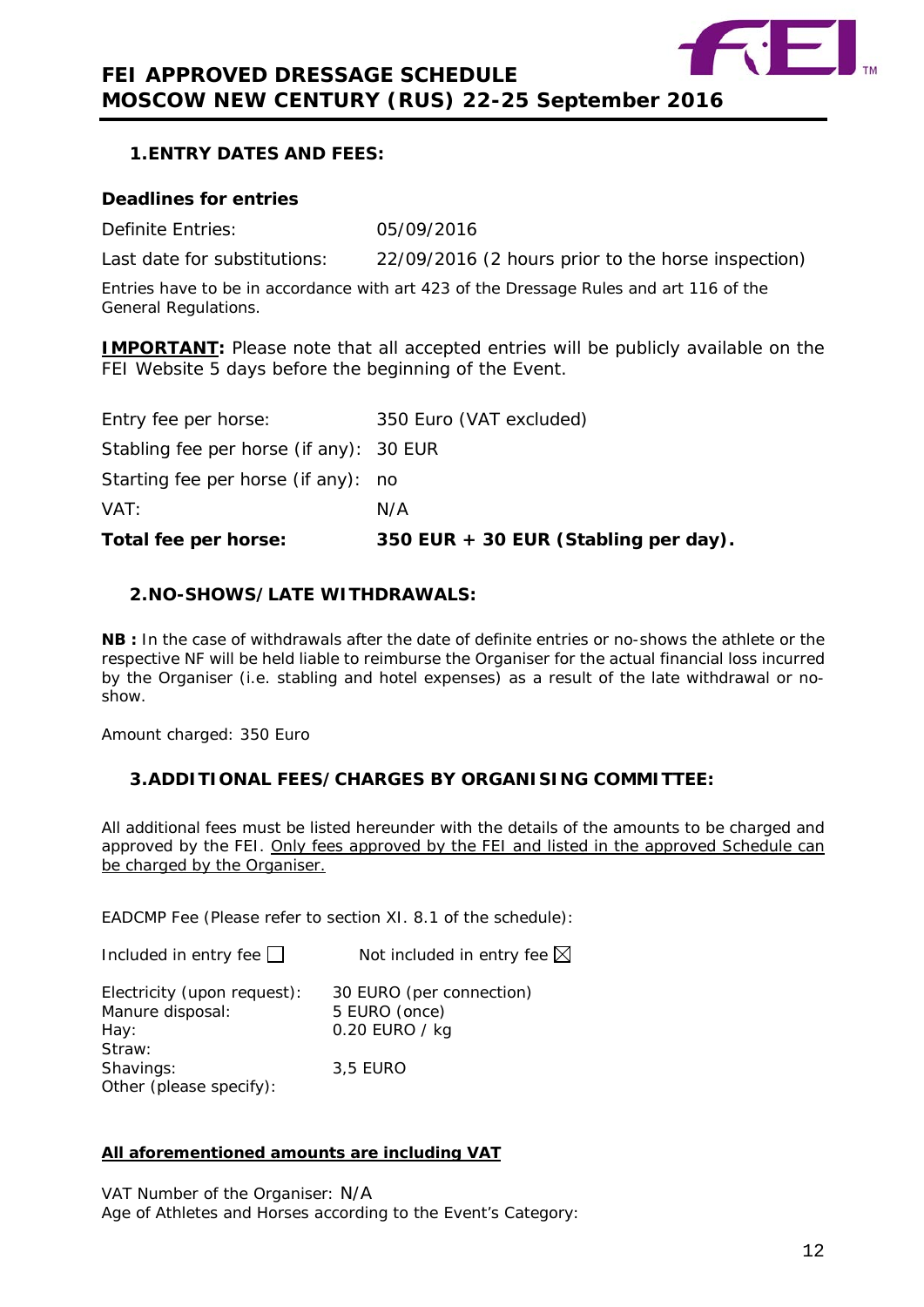

| <b>Event's Category</b>        | <b>Age of Athletes</b>                                   | <b>Age of Horses</b>      |
|--------------------------------|----------------------------------------------------------|---------------------------|
| Grand Prix/Grand Prix Special/ | As of 16 <sup>th</sup> year                              | Min $8 y.o.$              |
| Grand Prix Freestyle/          |                                                          |                           |
| Intermediate II/Intermediate   |                                                          |                           |
| A/ Intermediate B              |                                                          |                           |
| Prix St. Georges/Intermediate  | As of 16 <sup>th</sup> year                              |                           |
| I/ Intermediate I Freestyle    |                                                          | Min. 7 y.o.               |
| CH-Y/CDIY/CDIOY                | As of 16 <sup>th</sup> year to end 21 <sup>st</sup> year | Min. 7 y.o.               |
| CH-J/CDIJ/CDIOJ                | As of 14 <sup>th</sup> year to end 18 <sup>th</sup> year | Min. $6 y.o.$             |
| CH-P/CDIP/CDIOP                | As of 12 <sup>th</sup> year to end 16 <sup>th</sup> year | Min. 6 y.o.               |
| CH-Ch/CDICh/CDIOCh             | As of $12^{th}$ year to end $14^{th}$ year               | Min. 6 y.o.               |
| CH-U25/CDIU25/CDIOU25          | As of 16 <sup>th</sup> year to end 25 <sup>th</sup> year | Min. 8 y.o.               |
| <b>CDIAm</b>                   | As of 26 <sup>th</sup> year                              | Min. 7 y.o.               |
|                                |                                                          | Medium tour Min. 8 y.o.   |
| <b>CDIYH</b>                   | As of 16 <sup>th</sup> year                              | Min. 5 y.o. - Max. 7 y.o. |
| CH-M-YH-D                      | As of 16 <sup>th</sup> year                              | 5 y.o. / 6 y.o. / 7 y.o.  |
|                                |                                                          |                           |

# <span id="page-12-0"></span>**IX. FACILITIES OFFERED**

## <span id="page-12-1"></span>**1.ATHLETES**

## **Accommodation.**

Hotel: "RigaLand-hotel"

Address: 26 km of the Riga highway, vil. Mikhalkovo, Russia

Telephone: +7 495 407 06 99

At the expense of: The Organiser  $\Box$  or Athletes X

Accommodated (bed and breakfast) from 21/09/2016 to 25/09/2016

## **Meals.**

At the expense of: The Organiser  $\Box$  or Athletes X

Meals provided from 21/09/2016 to 25/09/2016. Where at the café near arena

## <span id="page-12-2"></span>**2.GROOMS**

## **Accommodation.**

Requests for accommodation must be sent with entries.

Accommodation will be at the cost of: The Organiser  $\Box$  Athletes X from 21/09/2016 to 25/09/2016

## **Meals.**

At the expense of: The Organiser  $\Box$  or Athletes X Meals provided from 21/09/2016 to 25/09/2016. Where at the café near arena

**N.B.** Organiser's must provide proper sanitary conditions. The showering facilities should be sufficient for both male and female grooms with hot and cold water. Shower facilities as well as restrooms should at all times be in a state of cleanliness.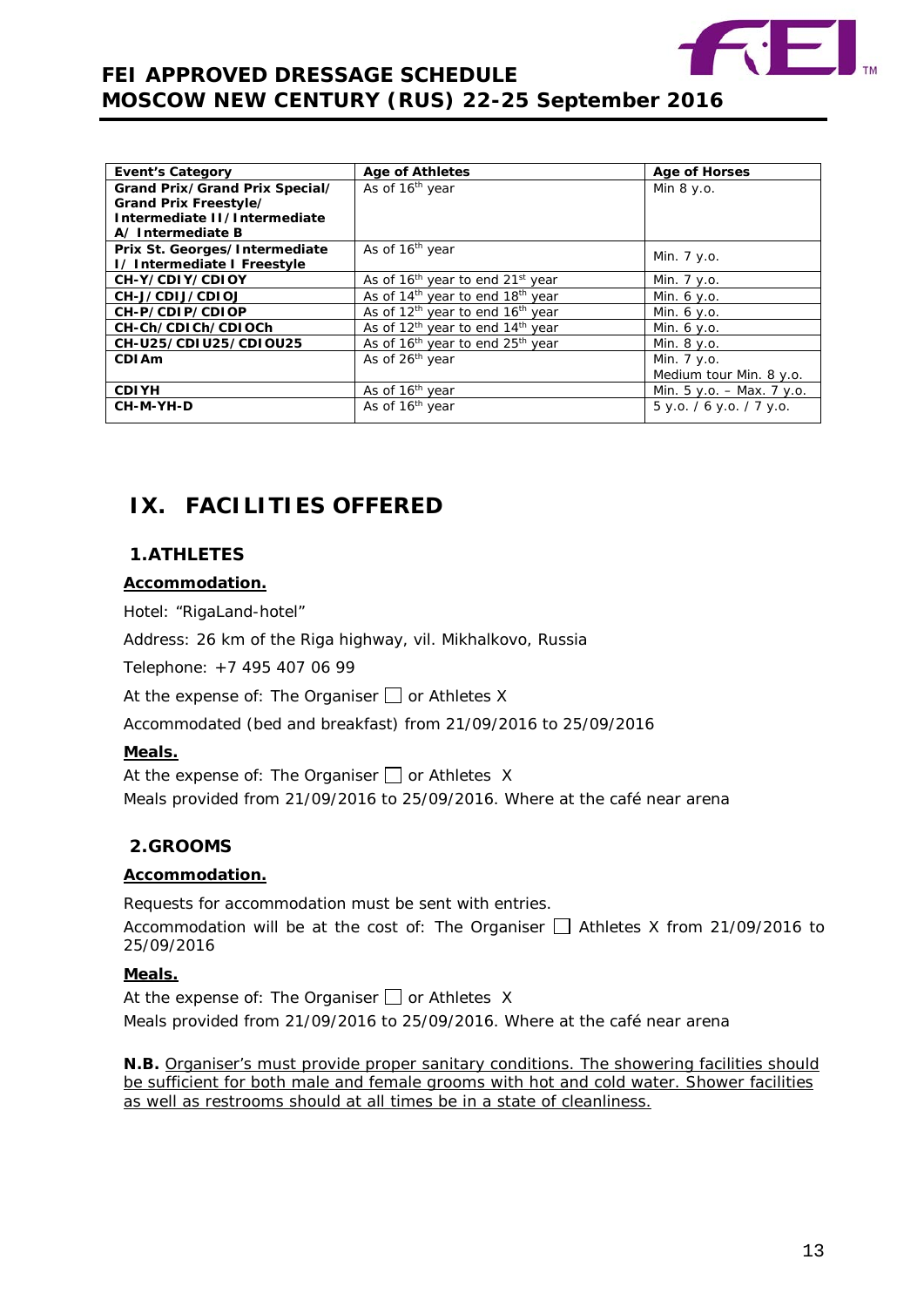

## <span id="page-13-0"></span>**3.TRANSPORT REIMBURSMENT HORSES / PONIES**

Transport expenses to be paid by:

The Organiser  $\Box$  at per km.

The Athlete X

## <span id="page-13-1"></span>**4.WELCOME**

The time and date of arrival of athletes, horses and their means of transport must be given to the Organiser in order to facilitate them on arrival.

## <span id="page-13-2"></span>**5.LOCAL TRANSPORTATION - ARRANGEMENTS FROM HOTEL TO SHOWGROUNDS**

Walking distance X

Organiser Shuttle Service

Public Transport  $\Box$  to be paid by the Organiser  $\Box$  Athlete X

If paid by Athlete approximate cost per round trip: 0,5 EURO

Taxi:  $\Box$  to be paid by the Organiser  $\Box$  Athlete X.

If paid by Athlete approximate cost per round trip:

Other: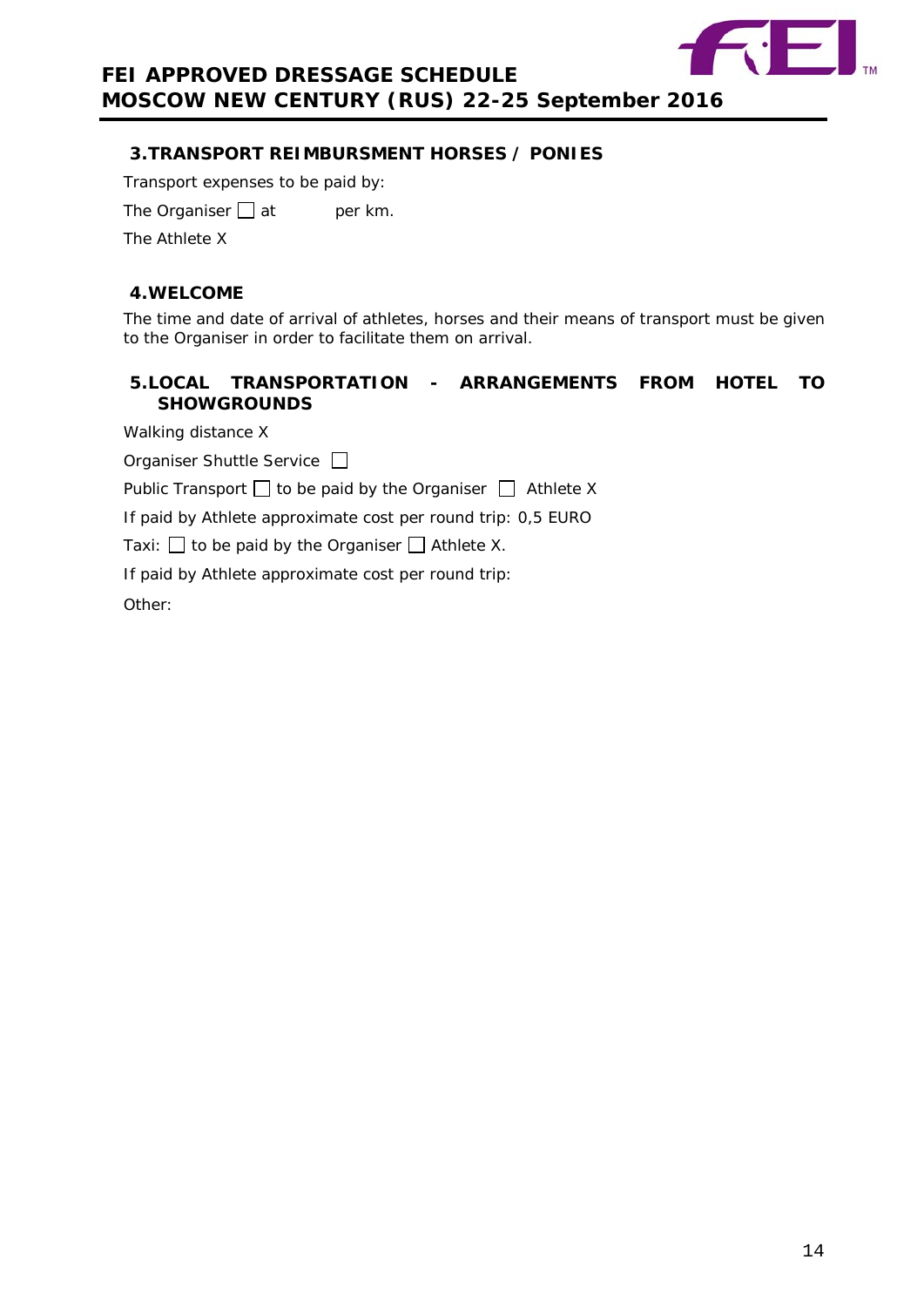

## <span id="page-14-0"></span>**X. COMPETITIONS**

#### **International competitions should not start before 8:00 and should not finish after 23:00 unless approved by the FEI.**

| <b>TOTAL PRIZE MONEY:</b>                        |                                 | 7000.00 USD                                                 |
|--------------------------------------------------|---------------------------------|-------------------------------------------------------------|
| <b>EVENT CATEGORY:</b><br><b>EVENT CATEGORY:</b> | CDIW<br>$CDI2*$                 | <b>PRIZE MONEY: 4500.00 USD</b><br>PRIZE MONEY: 2500.00 USD |
|                                                  | Name of Competition             | Amount                                                      |
| Competition No 1                                 | Prix St-Georges                 | 700 USD                                                     |
| Competition No 2                                 | Intermediate I                  | 800 USD                                                     |
| Competition No 3                                 | <b>Grand Prix</b>               | 1500 USD                                                    |
| Competition No 4                                 | FEI Intermediate Freestyle      | 1000 USD                                                    |
| Competition No 5                                 | <b>FEI Grand Prix Freestyle</b> | 3000 USD                                                    |

## **DEDUCTIONS FROM PRIZE MONEY AT COMPETITIONS**

Full details of any deductions from prize money must be outlined in the schedule. This includes government taxes. If it is necessary for Organisers to deduct such taxes, they must provide participants with an official form indicating the amount of tax deducted. **The tax form must be provided to the athletes upon arrival and returned to the Organiser prior to departing.**

## **IMPORTANT**

#### **The total amount of prize money shown for each Competition in the schedule must be distributed. (FEI General Regulations articles 127 and 128)**

The value of the 1st prize must not exceed 1/3 of the total prize money announced for the competition. Distribution of prize money : distributed to 25 % of participants. If there are between 5 and 19 athletes in the competition, min 5 prizes must be distributed. If there are 4 or less athletes in the competition, the table below applies.

| Number of            |     | 2   | 3   |     | From 5 and                                                 |
|----------------------|-----|-----|-----|-----|------------------------------------------------------------|
| <b>Starters</b>      |     |     |     |     | above                                                      |
| $1$ st               | 33% | 33% | 33% | 33% | All the                                                    |
| 2 <sub>nd</sub>      |     | 25% | 25% | 25% | prize                                                      |
| 3 <sup>rd</sup>      |     |     | 20% | 20% | money                                                      |
| 4 <sup>th</sup>      |     |     |     | 15% | scheduled                                                  |
| Total<br>distributed | 33% | 58% | 78% | 93% | must be<br>distributed<br>among all<br>placed<br>athletes. |

The amount to be given to each athletes must be stated in the schedule.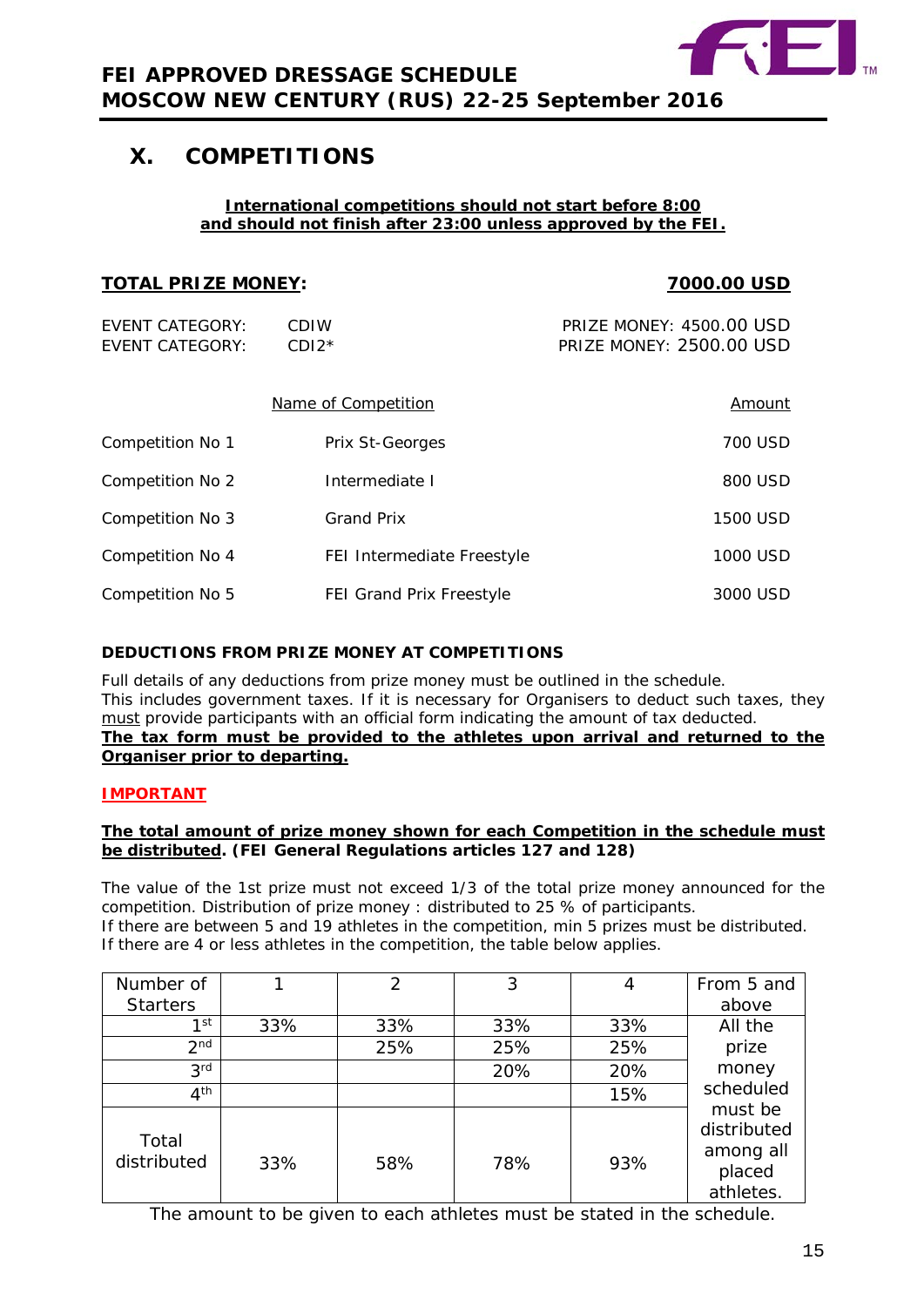

## **FIRST DAY: Saturday DATE: 23/09/2016**

## **COMPETITION No 1**

| Test:                           | FEI Prix St-Georges, (Edition 2009) update 2016, to be |
|---------------------------------|--------------------------------------------------------|
|                                 | ridden from memory.                                    |
| Number of horses per athlete: 2 |                                                        |
| Open to:                        | All athletes entered                                   |
| Draw/Art:                       | 425.2 Ordinary draw                                    |
| Prize money:                    | 700 USD                                                |
| Breakdown:                      | 230, 175, 140, 105, 50                                 |
|                                 | * * * * * * * * * * *                                  |

## **SECOND DAY: Sunday DATE: 24/09/2016**

## **COMPETITION No 2**

| Test:<br>Number of horses per athlete: 2<br>Open to:<br>Draw/Art:<br>Prize money:<br>Breakdown: | FEI Intermediate I, (Edition 2009) update 2016, to be<br>ridden from memory, to be ridden from memory<br>All athletes entered<br>425.2 Ordinary draw<br>800 USD<br>265, 200, 160, 120, 55 |
|-------------------------------------------------------------------------------------------------|-------------------------------------------------------------------------------------------------------------------------------------------------------------------------------------------|
|                                                                                                 | * * * * * * * * * * *                                                                                                                                                                     |
| <b>COMPETITION No 3</b>                                                                         |                                                                                                                                                                                           |
| Test:                                                                                           | FEI Grand Prix, (Edition 2009, revision 2014) update<br>2016, to be ridden from memory                                                                                                    |
| Number of horses per athlete: 2                                                                 |                                                                                                                                                                                           |
| Open to:                                                                                        | All athletes entered                                                                                                                                                                      |
| Draw/Art:                                                                                       | Art. 425.2.2 (Draw within groups of five in reverse<br>order of the World Ranking List)                                                                                                   |
| Prize money:                                                                                    | 1500 USD                                                                                                                                                                                  |
| Breakdown:                                                                                      | 500, 370, 300, 230, 100                                                                                                                                                                   |
|                                                                                                 | * * * * * * * * * * *                                                                                                                                                                     |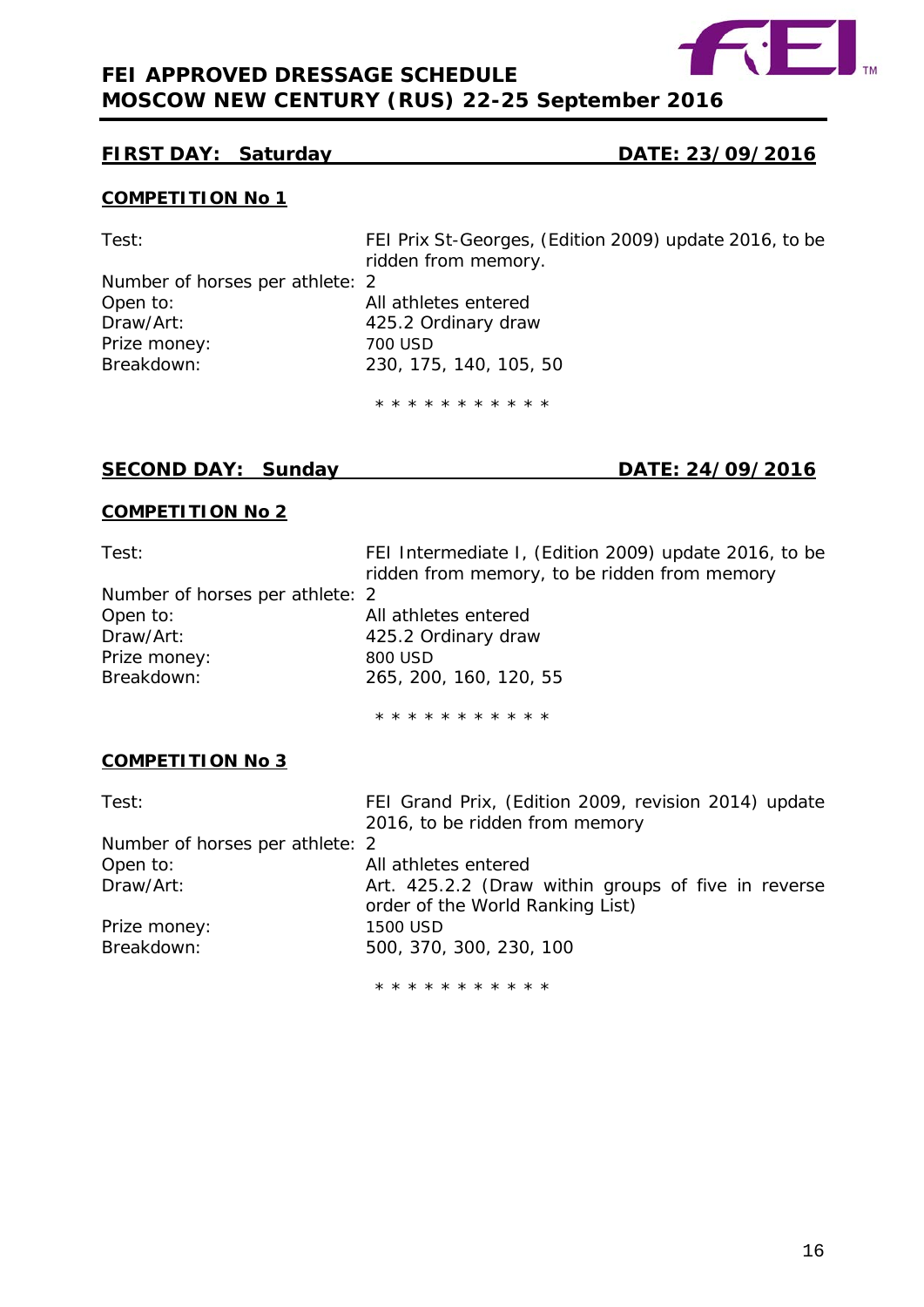

## **THIRD DAY: Sunday DATE: 25/09/2016**

## **COMPETITION No 4**

| Test:                           | FEI Intermediate I Freestyle, (Edition 1998, revision   |  |
|---------------------------------|---------------------------------------------------------|--|
|                                 | 2009), to be ridden from memory                         |  |
| Number of horses per athlete: 1 |                                                         |  |
| Open to:                        | open and compulsory to the best 15 athletes from the    |  |
|                                 | Intermediate I                                          |  |
| Draw/Art:                       | Art. 425.5 (Draw within groups of five in reverse order |  |
|                                 | of the Intermediate I result)                           |  |
| Prize money:                    | 1000 USD                                                |  |
| Breakdown:                      | 330, 250, 200, 150, 70                                  |  |
|                                 |                                                         |  |
|                                 | * * * * * * * * * * *                                   |  |
|                                 |                                                         |  |

## **COMPETITION No 5**

| Test:                           | FEI Grand Prix Freestyle, (Edition 1999, revision       |  |  |
|---------------------------------|---------------------------------------------------------|--|--|
|                                 | 2009), to be ridden from memory                         |  |  |
| Number of horses per athlete: 1 |                                                         |  |  |
| Open to:                        | open and compulsory to the best 15 athletes from the    |  |  |
|                                 | <b>Grand Prix</b>                                       |  |  |
| Draw/Art:                       | Art. 425.5 (Draw within groups of five in reverse order |  |  |
|                                 | of the Grand Prix result)                               |  |  |
| Prize money:                    | 3000 USD                                                |  |  |
| Breakdown:                      | 1000, 750, 600, 450, 200                                |  |  |
|                                 |                                                         |  |  |
|                                 | .                                                       |  |  |

<span id="page-16-0"></span>\* \* \* \* \* \* \* \* \* \* \*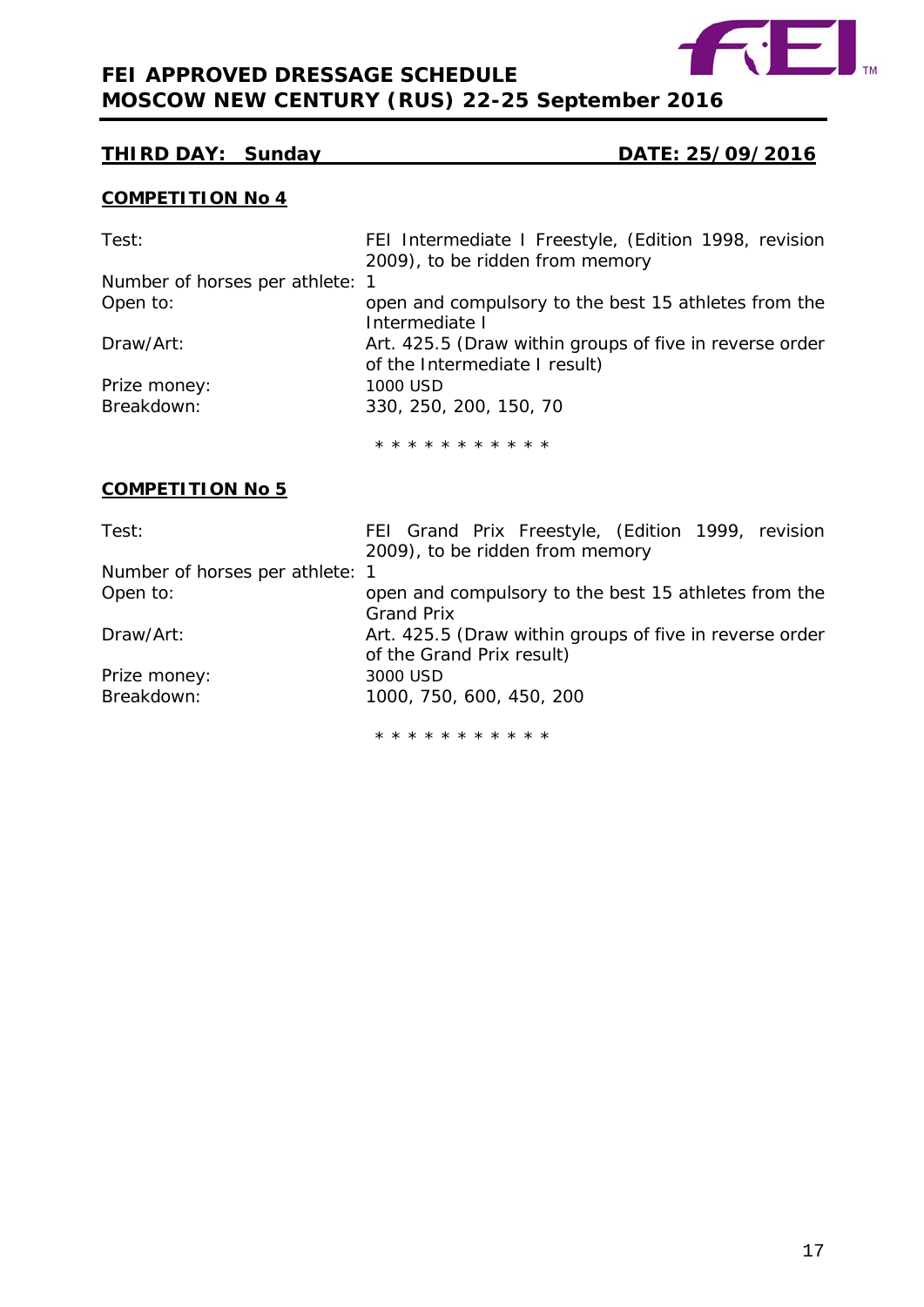

# **XI. VETERINARY MATTERS**

## <span id="page-17-0"></span>**1.CUSTOMS FORMALITIES**

Contact details for Customs Formalities:

Name:

## <span id="page-17-1"></span>**2.HEALTH REQUIREMENTS**

#### **GENERAL**

In accordance with the FEI Code of Conduct for the Welfare of the Horse it is imperative that all Horses at FEI Events are physically fit and free from infectious disease before being allowed to compete.

## **ENTRY OF HORSES**

Required health tests and vaccinations: Quarantine period: Specimen Import Licence applied:

## <span id="page-17-2"></span>**3.NATIONAL REQUIREMENTS**

If applicable please provide:

## <span id="page-17-3"></span>**4.PONIES**

2015 FEI Veterinary Regulations, Chapter IV: For all Pony Events, Ponies must be available for Pony Measurement if requested by the FEI.

## <span id="page-17-4"></span>**5.INJURY SURVEILLANCE**

2015 FEI Veterinary Regulations, articles 1036, 1039 and 1040: Horses participating in FEI Events are subject to injury surveillance protocols; and in the event of fatality, a post mortem examination.

## <span id="page-17-5"></span>**6.TRANSPORT OF HORSES**

Horses must be fit to travel and be transported in suitable vehicles. Any government requirements for disease testing and control must be requested well in advance, to ensure that the horse is in compliance by the time of arrival at the border of the country where the Event is taking place. athletes, or their representatives, have the responsibility to comply with national legislation in both their country of origin and the host nation of the Event. Where necessary athletes must contact local government authorities or veterinary advisors for information regarding animal health requirements and transport legislation. Within the European Union (EU), this includes EU Council Regulation (EC) No 1/2005 concerning the protection of animals during transport within the Member States of the EU.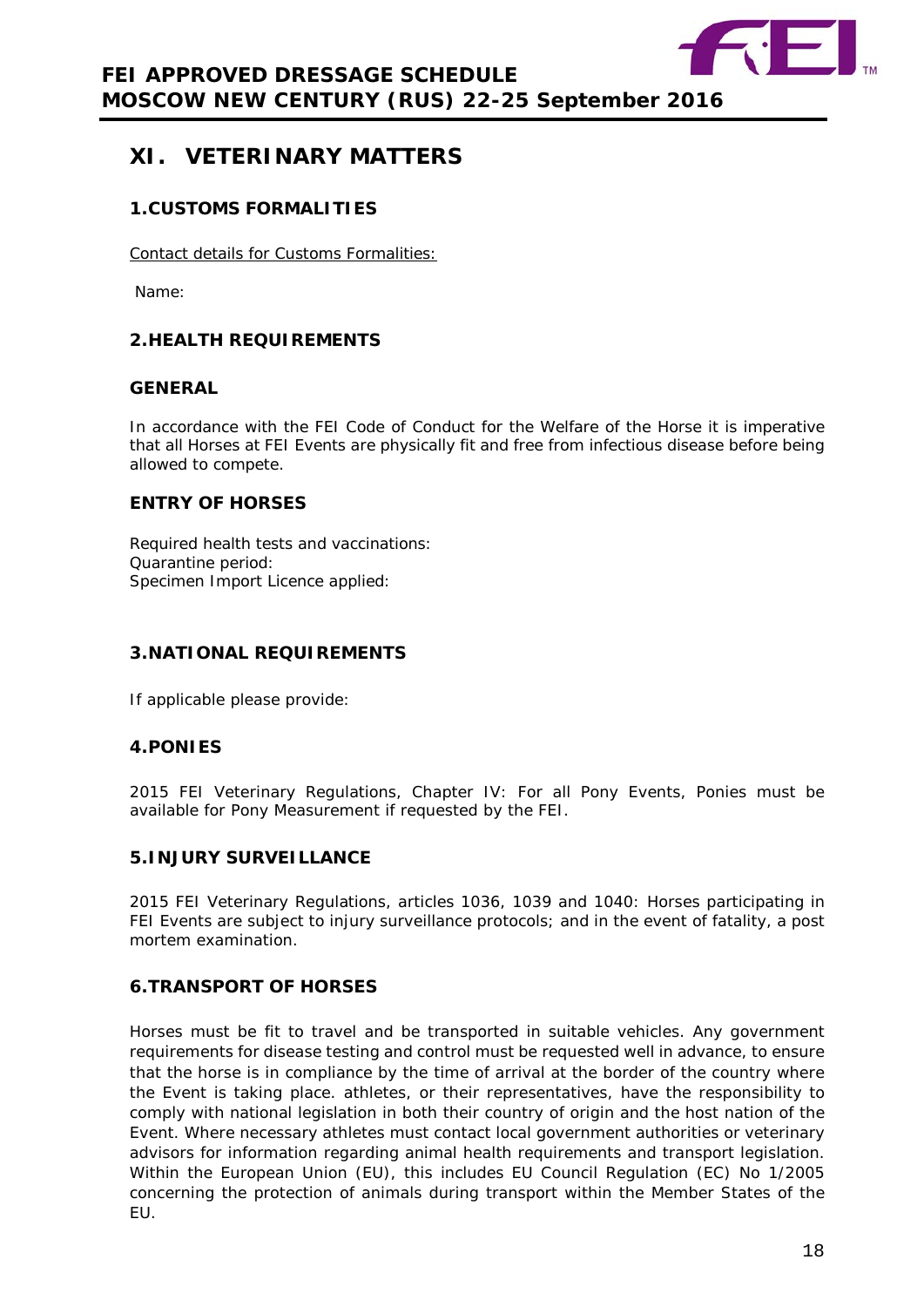

## <span id="page-18-0"></span>**7.VENUE ARRIVAL INFORMATION & FITNESS TO COMPETE**

#### **7.1 PASSPORTS. FEI General Regulations Article 137**

#### **For all issues relating to FEI Horse Passports/FEI Recognition Cards please contact your National Federation.**

All Horses competing at FEI Events must be registered with the FEI.

FEI Passports or FEI Recognition Cards (for those Horses with a national passport approved by the FEI) are compulsory for FEI Events.

Athletes who do not present a Horse's Passport and/or Recognition Card, or one that is not correctly validated or fail to meet other passport requirements will be **subject to Sanctions in accordance with Annex II of the FEI Veterinary Regulations** and may not be allowed to compete.

**NB** for Horses permanently resident in a Member State of the European Union: all Horses must have a national EU passport in compliance with EU Regulations to which a FEI Recognition card is applied. The exception to this being Horses in possession of an FEI passport which has been continually revalidated without interruption.

#### **7.2 VACCINATIONS - EQUINE INFLUENZA. FEI Veterinary Regulations Article 1028**

Horses competing at FEI Events must comply with the requirements for Equine Influenza vaccination in accordance with the Veterinary Regulations and as summarised below.

| <b>VACCINATION</b>    | <b>PROTOCOL</b>                                                                                                                                                  | <b>ELIGIBILITY TO ENTER</b><br><b>VENUE</b>                                                                                                                              |
|-----------------------|------------------------------------------------------------------------------------------------------------------------------------------------------------------|--------------------------------------------------------------------------------------------------------------------------------------------------------------------------|
| <b>Primary Course</b> | 1 <sup>st</sup> Vaccination: day 0<br>2nd Vaccination: day 21-92                                                                                                 | May compete 7 days after the<br>2 <sup>nd</sup> Vaccination                                                                                                              |
| <b>First Booster</b>  | Within 7 months of the 2nd<br>vaccination<br>the<br>Primary<br>of<br>Course                                                                                      | May compete for 6 months $+21$<br>days after the 2 <sup>nd</sup> vaccination of<br>the Primary Course<br>Must not compete in the 7 days<br>after receiving a vaccination |
| <b>Boosters</b>       | <b>MINIMUM:</b> within one year of<br>previous booster vaccination<br>IF COMPETING: must be in<br>the 6 months $+21$ days of the<br>booster previous vaccination | Must have been vaccinated<br>within 6 months $+21$ days<br>before arriving at the Event<br>Must not compete in the 7 days<br>after receiving a vaccination               |

All FEI registered Horses intending to compete at FEI Events (including CIMs) must be vaccinated against Equine Influenza in accordance with these VRs. The exception being if the applicable domestic legislation prevents the use of Equine Influenza vaccines within the relevant territory

## **7.3 EXAMINATION ON ARRIVAL. FEI Veterinary Regulations Article 1032**

On arrival at an Event venue, all Horses must undergo an examination by a veterinarian to confirm their identification from their passport and micro-chip ID (where present), their vaccination status and general health. To protect all horses attending events, any Horse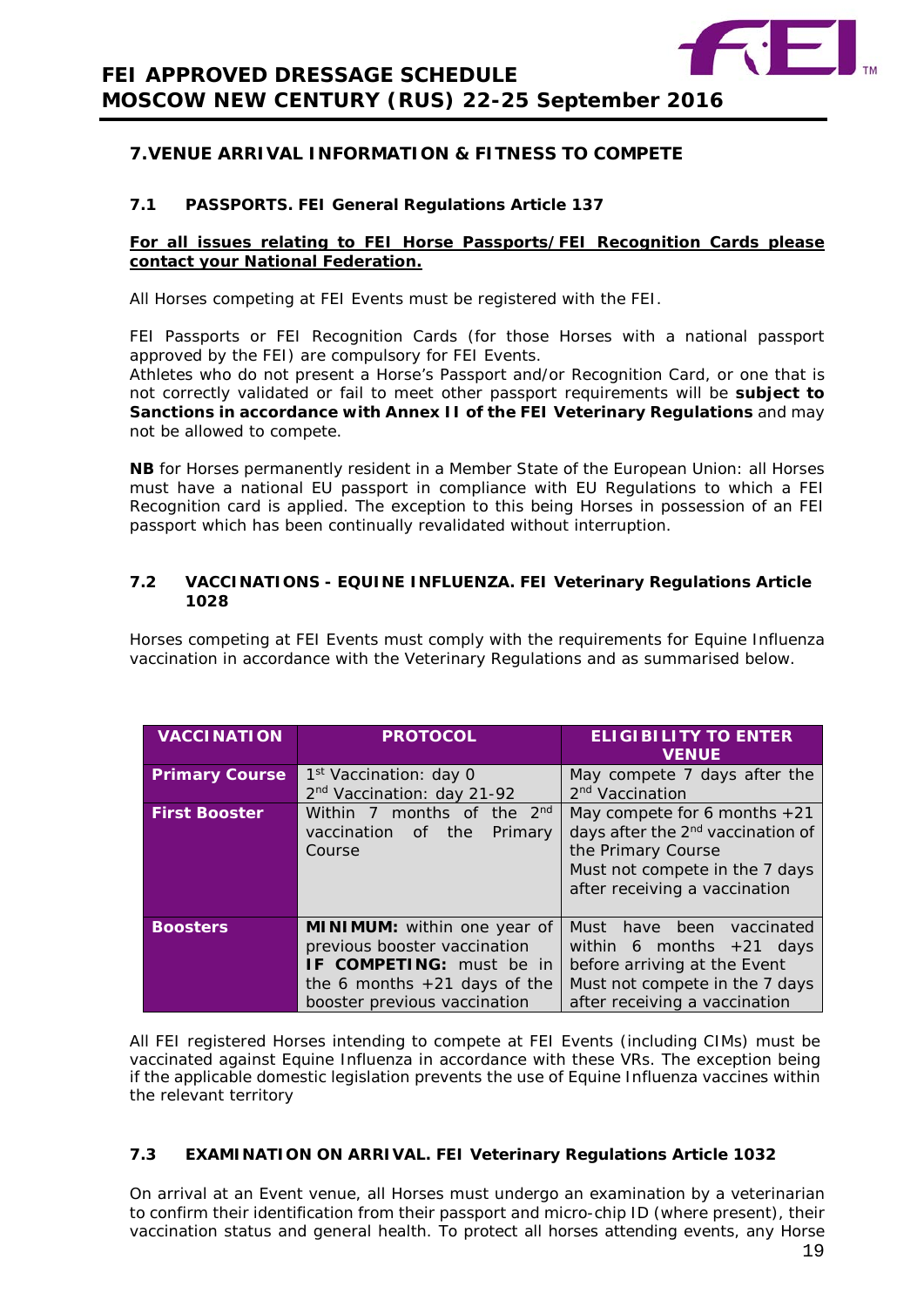

with a questionable health status concerning vaccination, disease or other concerns, must be stabled within the isolation facilities provided by the Organising Committee pending a decision on entering the venue.

#### **7.4 HORSE INSPECTIONS. FEI Veterinary Regulations Article 1033, Table 2**

All Horses will be assessed for their fitness to compete during the Horse Inspection. Any Horse demonstrating questionable fitness may be referred to the Holding Box for further veterinary examination. Horses not deemed fit to compete by the Inspection Panel will not be permitted to compete.

#### **7.5 LIMB SENSITIVITY EXAMINATION. FEI Veterinary Regulations Article 1034**

All Horses are subject to examination under the protocol for abnormal limb sensitivity throughout the period of an Event, including, but not limited to, between rounds and before the Jump Off. Horses may be examined once or on multiple occasions during the Period of an Event.

Horses may be selected for examination under the protocol randomly or they may be targeted. All Horses selected to be tested must submit promptly to the examination or are subject to immediate disqualification. There is no obligation to examine any specific number of Horses at an Event.

## <span id="page-19-0"></span>**8. EQUINE ANTI-DOPING AND CONTROLLED MEDICATION PROGRAMME (EADCMP).FEI Veterinary Regulations, Chapter VI**

#### **8.1 SAMPLING. FEI VETERINARY REGULATIONS ARTICLES 1057 AND 1058**

All horses competing at FEI Events may be subject to sampling for the presence of FEI Equine Prohibited Substances in accordance with the FEI Equine Anti-Doping and Controlled Medication Regulations (EADCMRs). Horses may be selected for sampling in accordance with obligatory testing, targeted or random sampling procedures.

#### **Fee for Worldwide Equine and Human Anti-Doping Program**:

(Applicable for all FEI Events Worldwide)

| Lower Level Events (CIMs)                                      |            |     |
|----------------------------------------------------------------|------------|-----|
| (For definition see Appendix E of the FEI General Regulations) |            |     |
| Per horse per event                                            | <b>CHF</b> | 18. |
| <b>Higher Level Events</b>                                     |            |     |
| (All other events not defined as CIM)                          |            |     |
| Per horse per event                                            | <b>CHF</b> | 25. |

OCs/NFs have the right to charge the athletes the above mentioned fee.

## **8.2 ELECTIVE TESTING. FEI VETERINARY REGULATIONS ARTICLES 1056**

Elective Testing may be carried out prior to an Event to check for the presence of prohibited substances. Please refer to [www.FEI.org/veterinary](http://www.fei.org/veterinary) for information and details.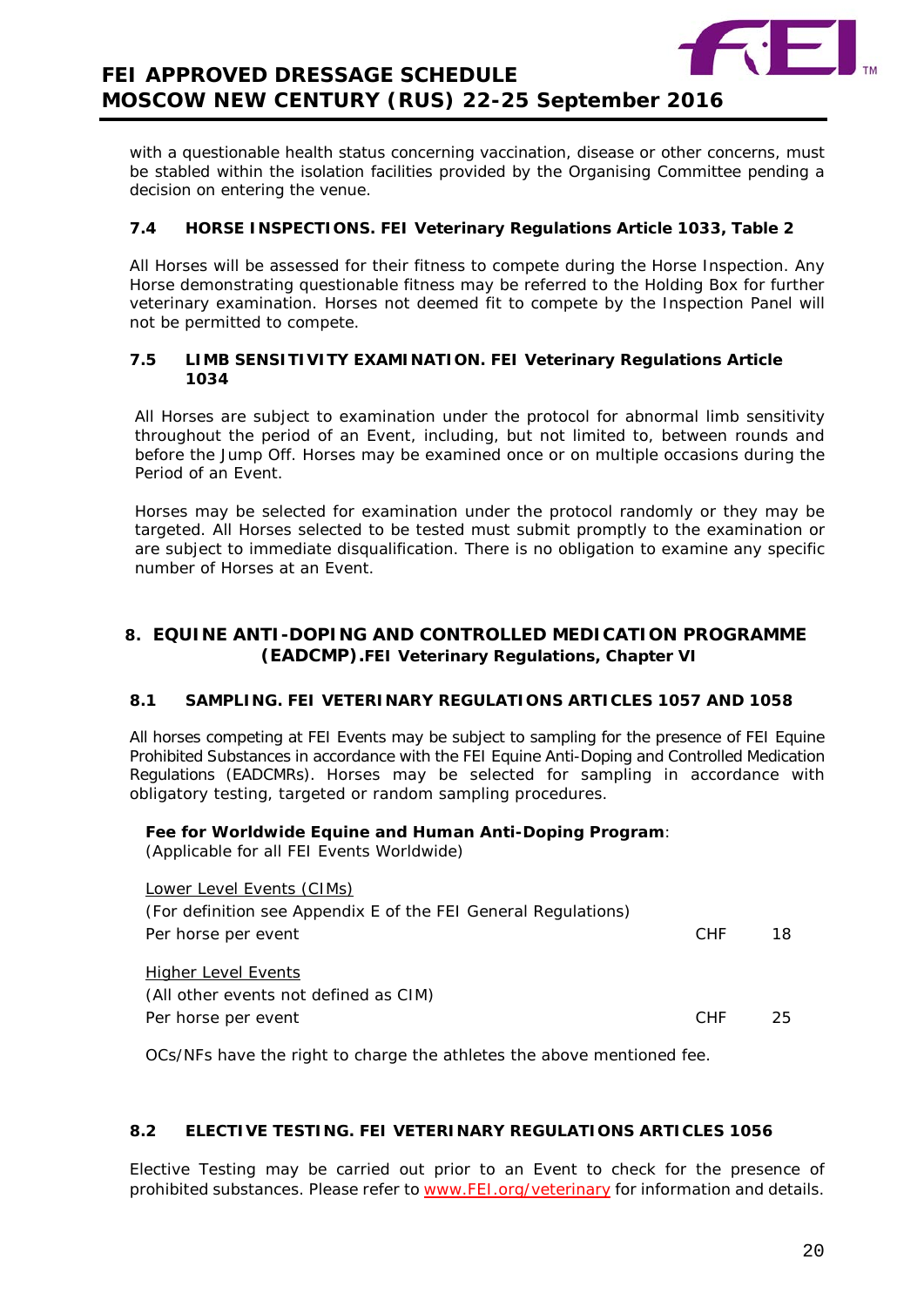

# <span id="page-20-0"></span>**XII. HUMAN ANTI-DOPING**

Athletes can be tested at any FEI Event, by the FEI or by other Anti-Doping Organisations with Testing jurisdiction. Organisers will have the responsibility to provide facilities and staff/volunteers to facilitate such Testing if requested by the FEI as outlined in article 22.3 of the FEIs' Anti-doping Rules for Human Athletes (ADRHA).

The ADRHA rules are published on the FEI's website at [http://www.fei.org/content/anti](http://www.fei.org/content/anti-doping-rules)[doping-rules.](http://www.fei.org/content/anti-doping-rules)

# <span id="page-20-1"></span>**XIII. ADDITIONAL INFORMATION**

## <span id="page-20-2"></span>**1.INSURANCES AND NATIONAL REQUIREMENTS**

In exceptional circumstances, together with the approval of Chefs d'Equipe, host NF delegate, if any, and the Ground Jury, the Organiser may change the schedule in order to clarify any matter arising from an omission or due to unforeseen circumstances. Any such changes must be notified to all athletes and officials as soon as possible and they must be reported to the FEI Secretary General by the Technical Delegate.

#### **1.1 ATHLETES, OWNERS AND SUPPORT PERSONNEL**

#### **1.1.1 Personal Accident and Health Insurance**

It is your responsibility as an Athlete/Owner/ Support Personnel to ensure that you have adequate personal accident insurance in place to cover your participation at FEI Events and in particular to insure against any personal injury or medical expenses arising from an accident, injury or illness which may occur at a FEI Event.

You should check with your National Federation to confirm if your National Federation's insurance policy (if any) covers personal accidents and/or illnesses which may occur when you are attending at/participating in FEI Events.

If your National Federation does not have a personal accident/health insurance policy or if the National Federation's insurance policy does not cover personal accident or health claims, then you should obtain your own personal accident and health insurance policy to cover your attendance/participation at FEI Events.

#### **1.1.2 Personal Property Insurance**

You should also ensure that you are insured against property loss, theft or damage which may occur at an FEI Event.

Again, the advice is to check with your National Federation to confirm if they have an insurance policy in place which would cover you in case of such property loss, theft or damage. If not, then you should obtain your own personal property insurance to cover such situations.

## **1.2 ATHLETES AND OWNERS**

## **1.2.1 Third Party Liability Insurance**

As an Athlete/Owner you are personally responsible for damages to third parties caused by you, your employees, Support Personnel, your agents or your Horses. You are,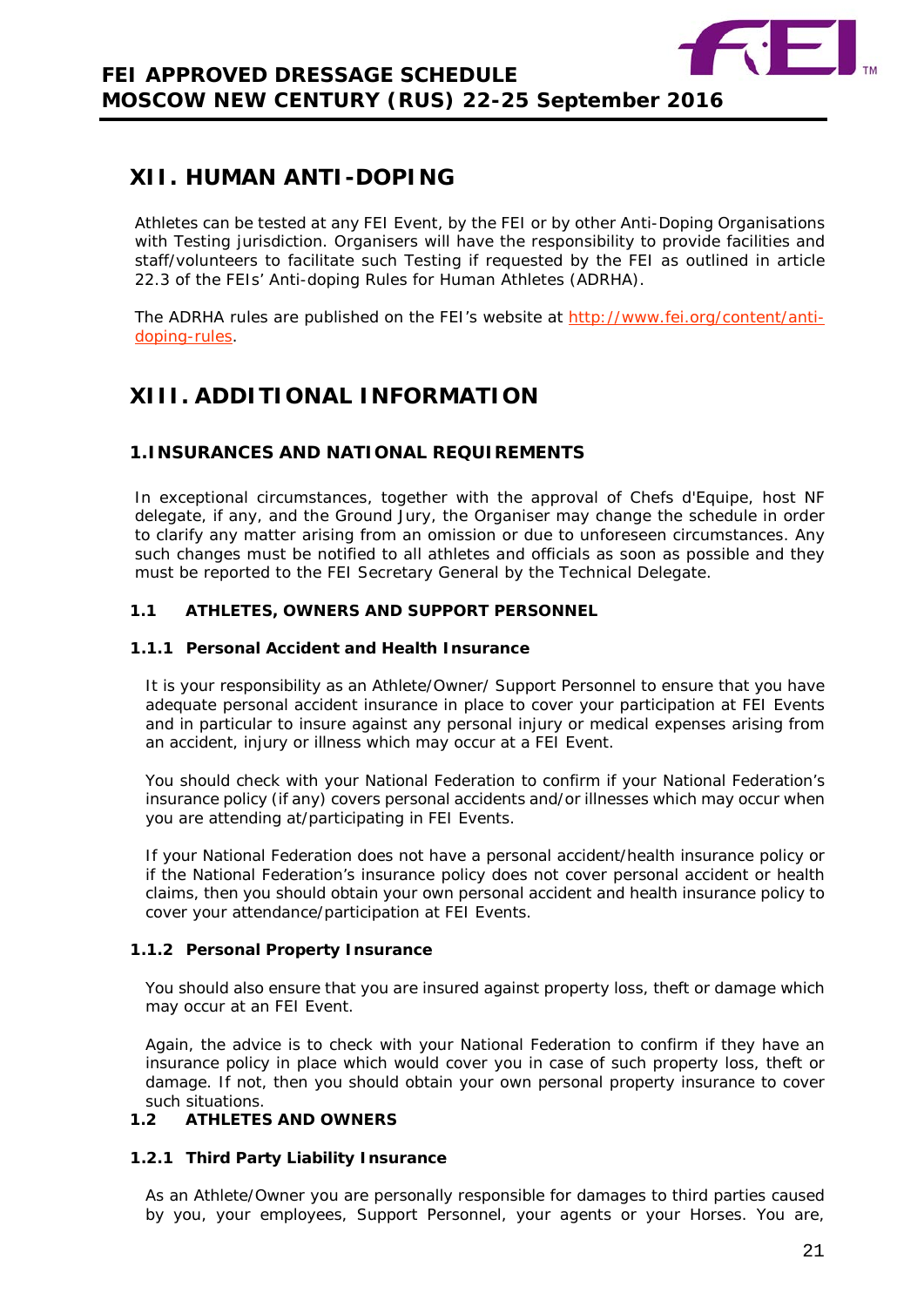

therefore, strongly advised to take out third-party liability insurance providing full coverage in relation to FEI Events at home and abroad, and to keep the policy up to date.

The FEI and the Organiser will NOT be responsible for any damage caused to third parties by you, your employees, Support Personnel, your agents or your Horses.

#### **1.2.2 Additional Liability Information**

#### **1.2.3 Horse Insurance**

As an Owner you should ensure that your Horses are adequately insured against any injuries or illnesses they may sustain while participating at a FEI Event.

## <span id="page-21-0"></span>**2.PROTESTS/APPEALS**

To be valid, all Protests and Appeals must be made in writing and accompanied by a deposit of CHF 150.- or equivalent.

Protest and appeal forms are available on the FEI website:

Protest: <http://www.fei.org/sites/default/files/FEI%20Protest%20Form.pdf> Appeal:<http://www.fei.org/sites/default/files/FEI%20Appeal%20Form.pdf>

## <span id="page-21-1"></span>**3.DISPUTES**

In the event of any discussion concerning the interpretation of the schedule (in translated languages), the English version will be decisive.

## <span id="page-21-2"></span>**4.MODIFICATION TO SCHEDULE**

In exceptional circumstances, together with the Approval of the Chefs d'Equipe, host NF delegate, if any, and the Ground Jury, the OC may change the schedule in order to clarify any matters arising from an omission or due to unforeseen circumstances. Any such changes must be notified to all Athletes and Officials as soon as possible and they must be reported to the FEI by the Foreign Judge.

## <span id="page-21-4"></span><span id="page-21-3"></span>**5.ADDITIONAL INFORMATION FROM THE ORGANISER**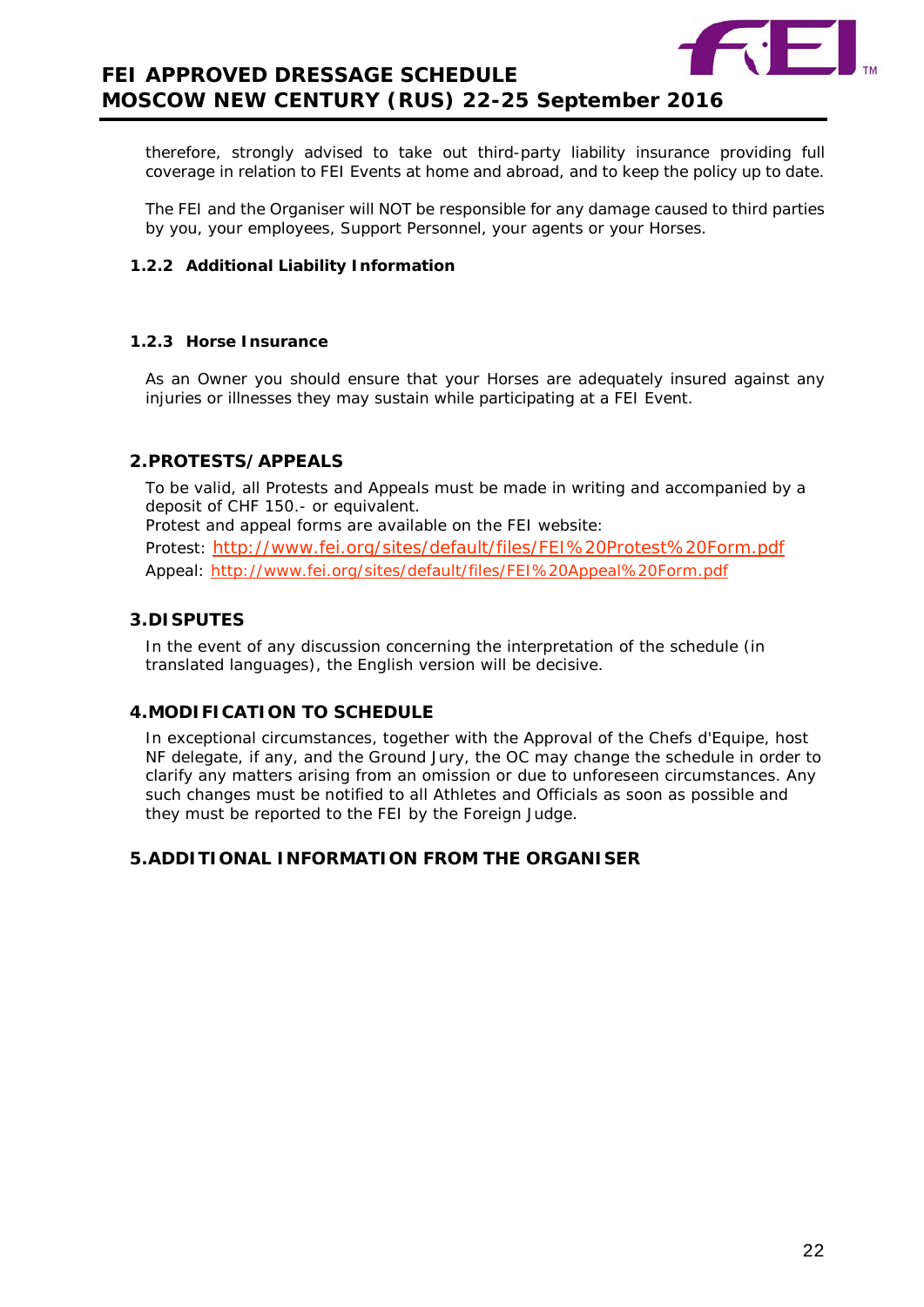

# **XIV. ANNEXES**

## <span id="page-22-0"></span>**1.FEI Entry System**

Please fill the form below in order to provide you and the other members of your committee or your IT Providers access to the FEI Entry System.

| FEI $ID^1$ :          | 10111230                       |                      |
|-----------------------|--------------------------------|----------------------|
| Name*:                | Smagin                         |                      |
| First Name*:          | Pavel                          |                      |
| E-Mail*:              | pavel-smagin@yandex.ru         |                      |
| Access Rights*:       | $\boxtimes$ Admin <sup>2</sup> | Consult <sup>3</sup> |
| Events <sup>4</sup> : |                                |                      |
| FEI ID <sup>1</sup> : | 10053351                       |                      |
| Name*:                | Aralova                        |                      |
| First Name*:          | Galina                         |                      |
| E-Mail*:              | aralova@fksr.ru                |                      |
| Access Rights*:       | $\boxtimes$ Admin <sup>2</sup> | Consult <sup>3</sup> |
| Events <sup>4</sup> : |                                |                      |
| FEI $ID^1$ :          |                                |                      |
| Name*:                |                                |                      |
| First Name*:          |                                |                      |
| E-Mail*:              |                                |                      |
| Access Rights*:       | Admin <sup>2</sup>             | Consult <sup>3</sup> |
| Events <sup>4</sup> : |                                |                      |

- <sup>1)</sup> If already have an FEI user account.
- <sup>2)</sup> Provide you the required access to manage entries and substitutions and download entries/lists.
- 3) You are just able to consult and download the entries/lists.
- <sup>4)</sup> Leave the field blank if the user deals with the entries of all events in the show.
- \*) Mandatory Fields